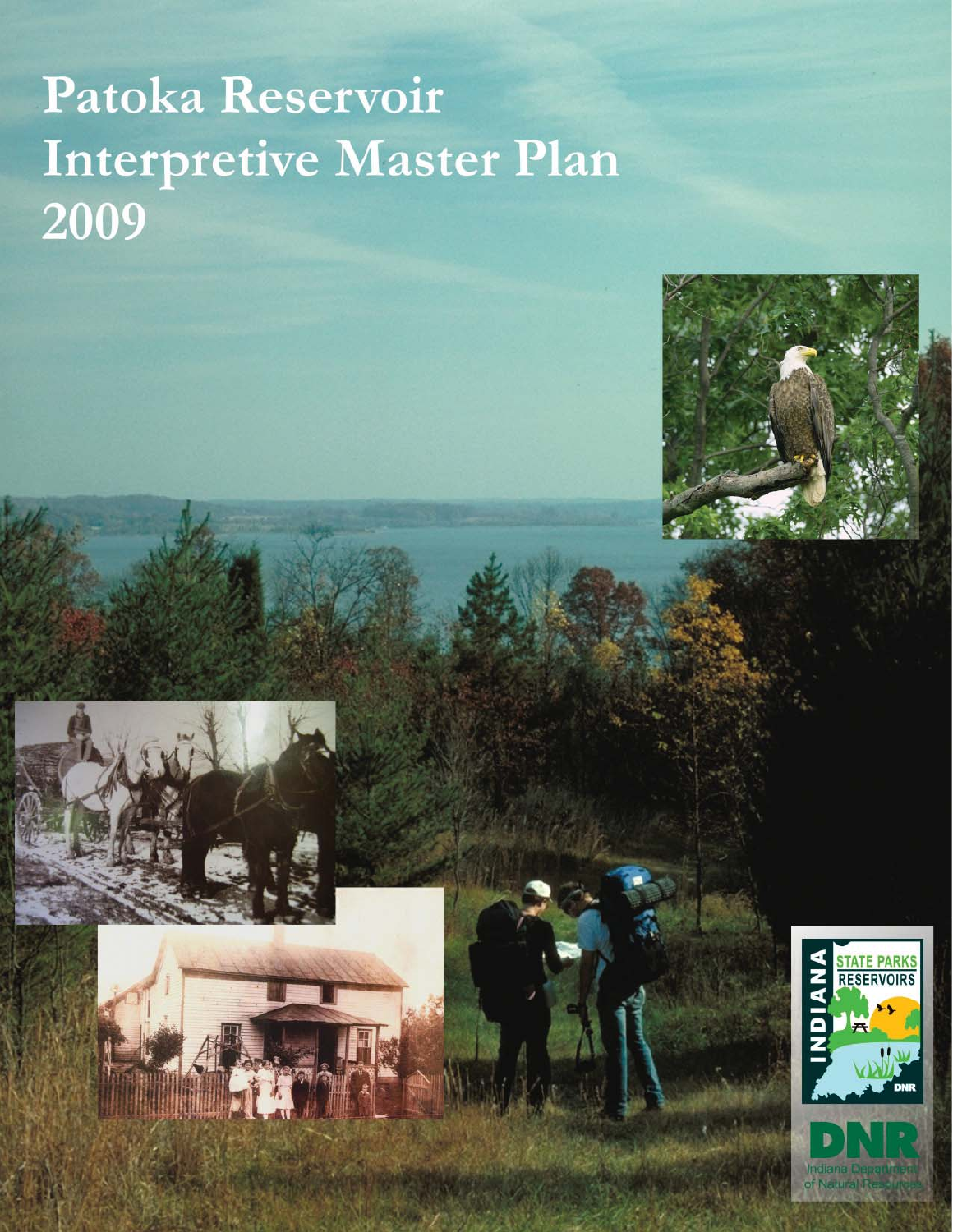# Contents

| Staff    |
|----------|
| Programs |
| Media    |
| Summary  |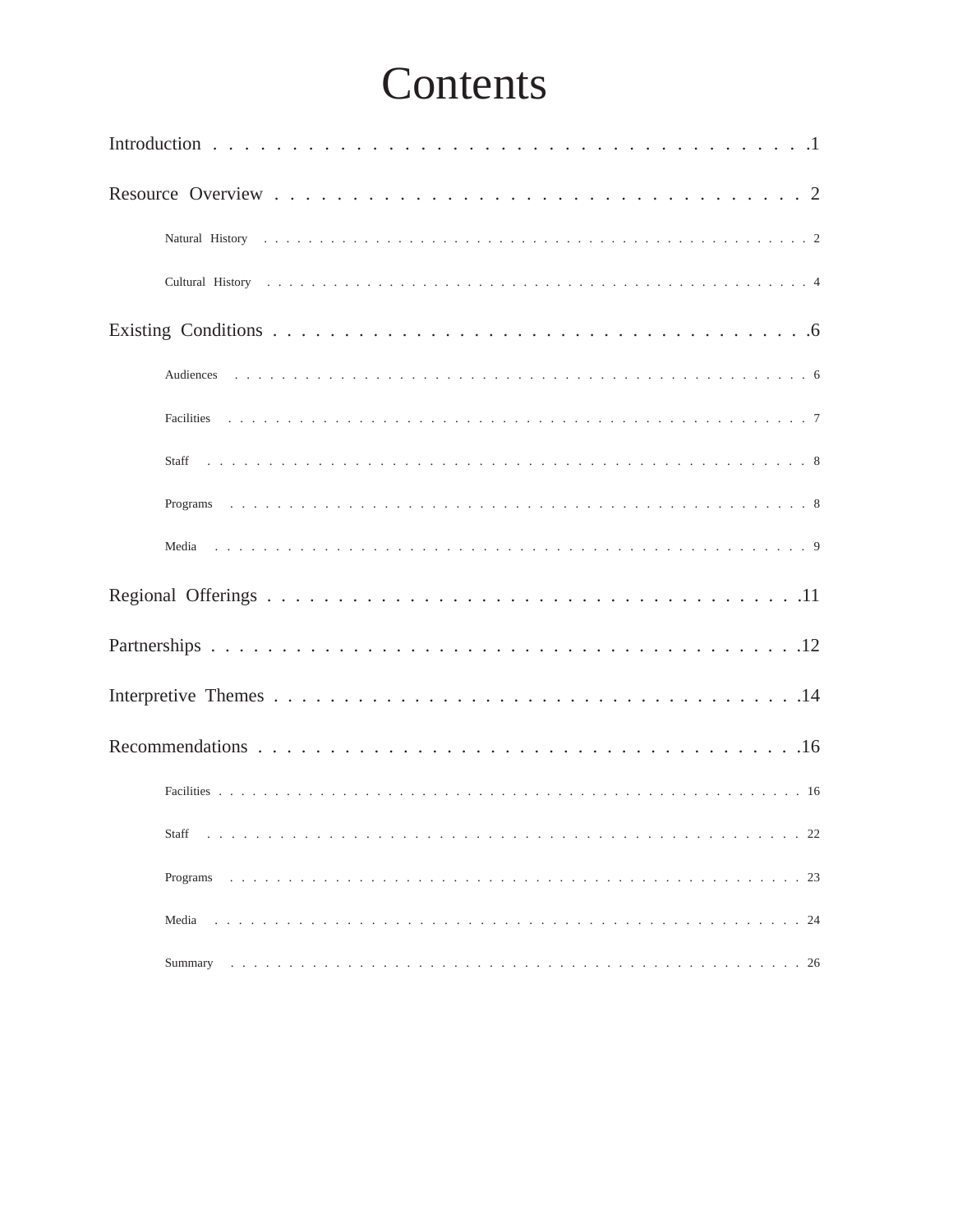# Introduction

In response to a need to stay current with interpretive and visitor trends and to maximize limited staff and financial resources, the Indiana Department of Natural Resources, Division of State Parks and Reservoirs has developed this Interpretive Master Plan for Patoka Reservoir. The plan accomplishes this task by:

- a. focusing interpretive efforts on a site-specific theme
- b. identifying needs for guided and self-guided interpretation, and
- c. recommending actions to fill those needs.

The process of developing interpretive recommendations considers three components:

- a. Resource. What are the natural and cultural resources of the site?
- b. Visitor. Who are the current users? What are the untapped audiences?
- c. Agency. What is the mission of the agency? What are the management goals within the agency?

Other regional interpretive experiences and partnerships are incorporated to stretch staff and finances, foster cooperation and prevent competition.

Several factors make the plan important for Patoka Reservoir:

- a. Maintaining maximum visitor contacts with minimal staff during economically tight times
- b. An increased interest in regional traditional music
- c. A Visitor Center that is located away from high use areas
- d. A need to upgrade exhibits
- e. The recent reconstruction of an historic log cabin adjacent to the Visitor Center.

The intent of the plan is to serve as a long-term guide for interpretation at Patoka Reservoir. The phased and prioritized recommendations are designed to further Patoka Reservoir in the near future and into the Division's next 100 years.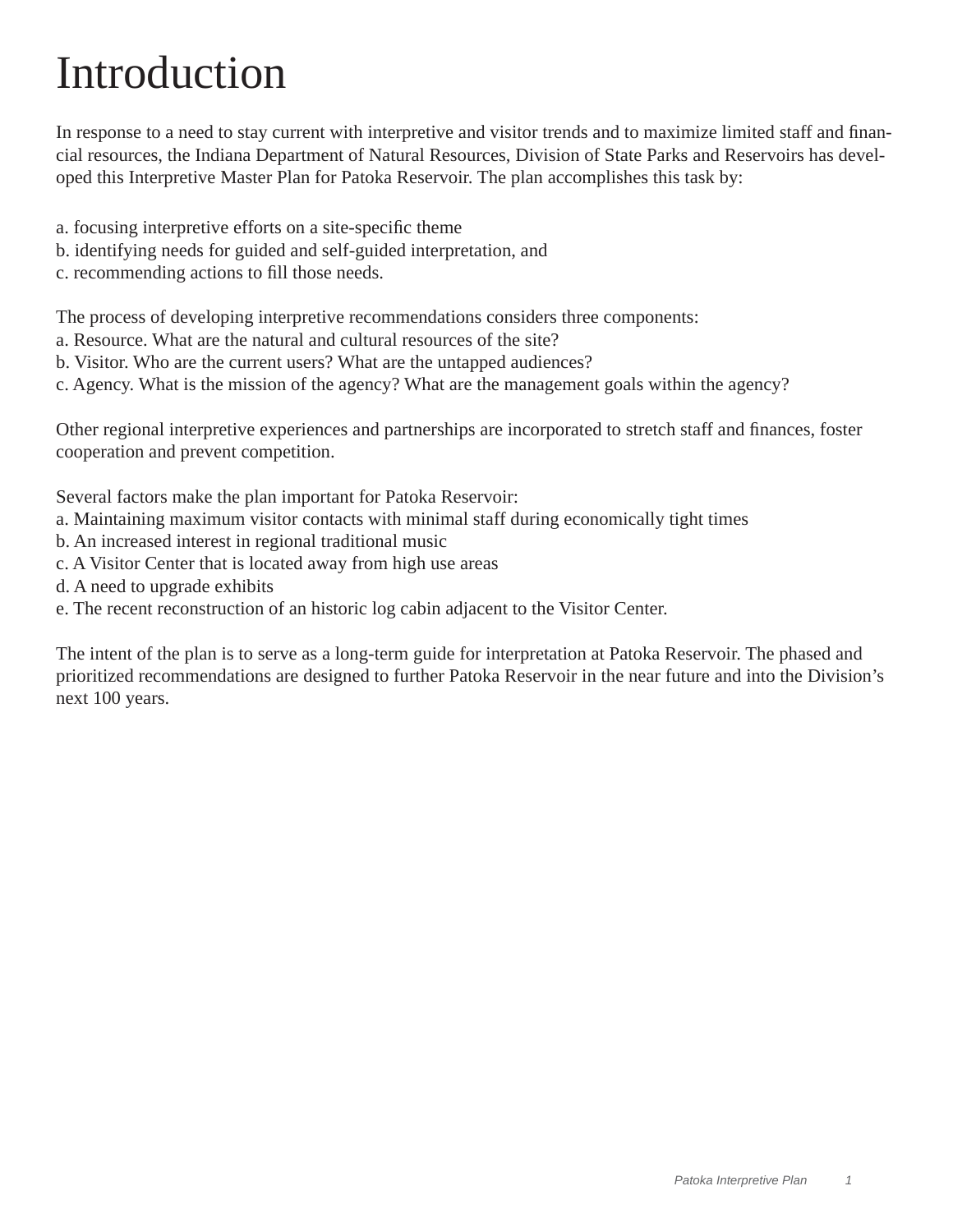# Resource Overview

The following resource overview is general and related to the interpretive themes. For a more detailed resource overview, see the 5-year Wildlife Management Plan at the Reservoir Office.

## **I. Natural History**

#### **A. Geology**

The limestone and sandstone bedrock were marine and river deposits, laid millions of years ago. The resulting layers of sedimentary bedrock have since been dissected through erosion. This has resulted in steep slopes and narrow valleys.

The region is unglaciated, resulting in thin soils on the ridges and slopes. The deepest soils are the alluvial soils along the Patoka River Valley. Soil fertility in the region is low.

#### **B. Water**

1. Patoka River. The Patoka River winds 130 miles from its headwaters near Paoli to its confluence with the Wabash River.

2. Springs. The Patoka River is fed by countless springs. The springs result from the underlying bedrock being dissolved, creating underground passages. When the passages surface, the result is a spring. Historically, these springs served as watering holes for livestock and cool water for springhouses.

3. Patoka Reservoir. Patoka Lake is under the auspices of the U.S. Army Corps of Engineers. It was authorized for flood control in the Wabash River Basin. The lake serves as flood control, water supply, recreation, and fish and wildlife management in the region. The lake is stocked with game fish.

The decision to build the dam was made in 1965, with completion in 1978. The 161 miles of shoreline contains 8,800 acres of water at normal pool.

Since its completion, the lake has become a natural ecosystem. Fish, turtles and frogs live in the lake. Raptors, waterfowl, wading birds and shorebirds hunt along its edges.



4. Wetlands. Wetlands along the periphery of the lake provide a valuable ecosystem and protect the lake from siltation. The lake level is seasonally altered to provide nesting areas.

5. Wildlife ponds. Constructed wildlife ponds provide water for wildlife species.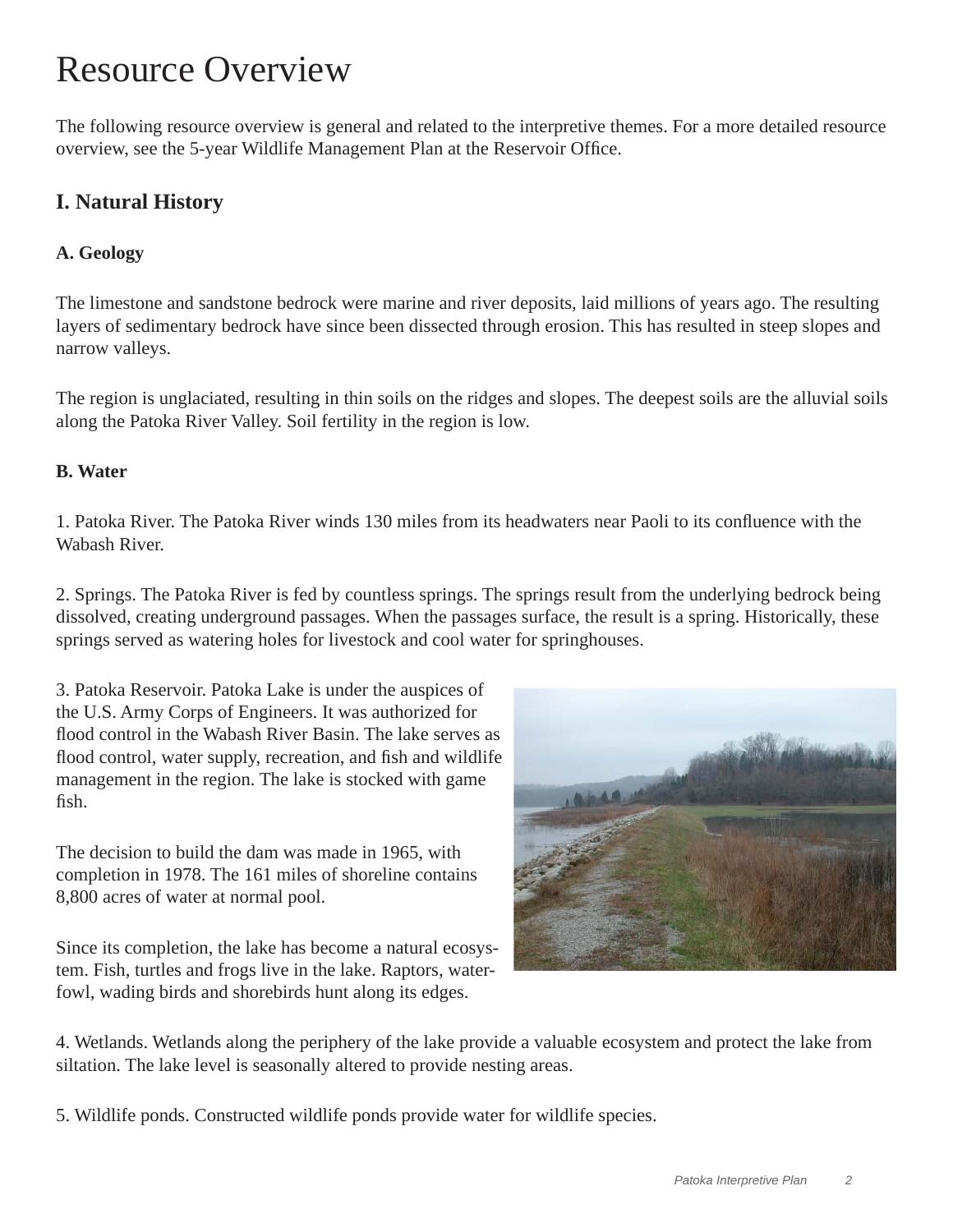#### **C. Plant Communities**

1. Historic records. The Patoka region was historically a densely forested area. Mature hardwood forests on the slopes and in bottomlands included oak, hickory, walnut, maple, beech, tulip and other tree species. Historic photos of logging operations show images of huge old growth trees.

2. Present Conditions. Timber harvesting and farming were early activities in the region. As a result, the region was cleared with the onset of settlement. Forests today are younger second or third growth forests.

Other areas are maintained as old field, grasslands and forest openings for the purposes of wildlife management.

Portions of Patoka are planted in perennial and annual legumes, sunflowers and cereal grasses to enhance food sources for game species.

3. Invasives. Johnson grass, kudzo and crown vetch are invasive plants pervasive at Patoka.

#### **D. Fauna**

1. Historic extirpated species. Large mammals such as black bear and bison were documented in the Patoka River Valley in the 1600s and 1700s. Bison herds followed ages-old traces through Orange County to salt licks. None of these historic traces crossed the reservoir property.

Black bear were also prevalent prior to European settlement. In last reported bear killed in Orange County occurred in 1825.

2. Today. The Indiana DNR leases the land around the lake from the U.S. Army Corps of Engineers. The land is managed to protect the lake from erosion and to create wildlife habitat. Hunting and fishing is an emphasis as well as camping, hiking and other passive forms of recreation.



Managing for wildlife includes game and non-game species. The lake is stocked with warm shallow water fish. Grassland restoration, food plots and wetland management create habitat for quail, turkey, grouse, deer, mourning dove, rabbit, squirrel and other game species. Likewise, habitat management and other activities have been beneficial to non-game species. The creation of the lake provides habitat for fish-eating raptors such as bald eagles and osprey.

At this time no officially recognized rare and endangered species are present at Patoka.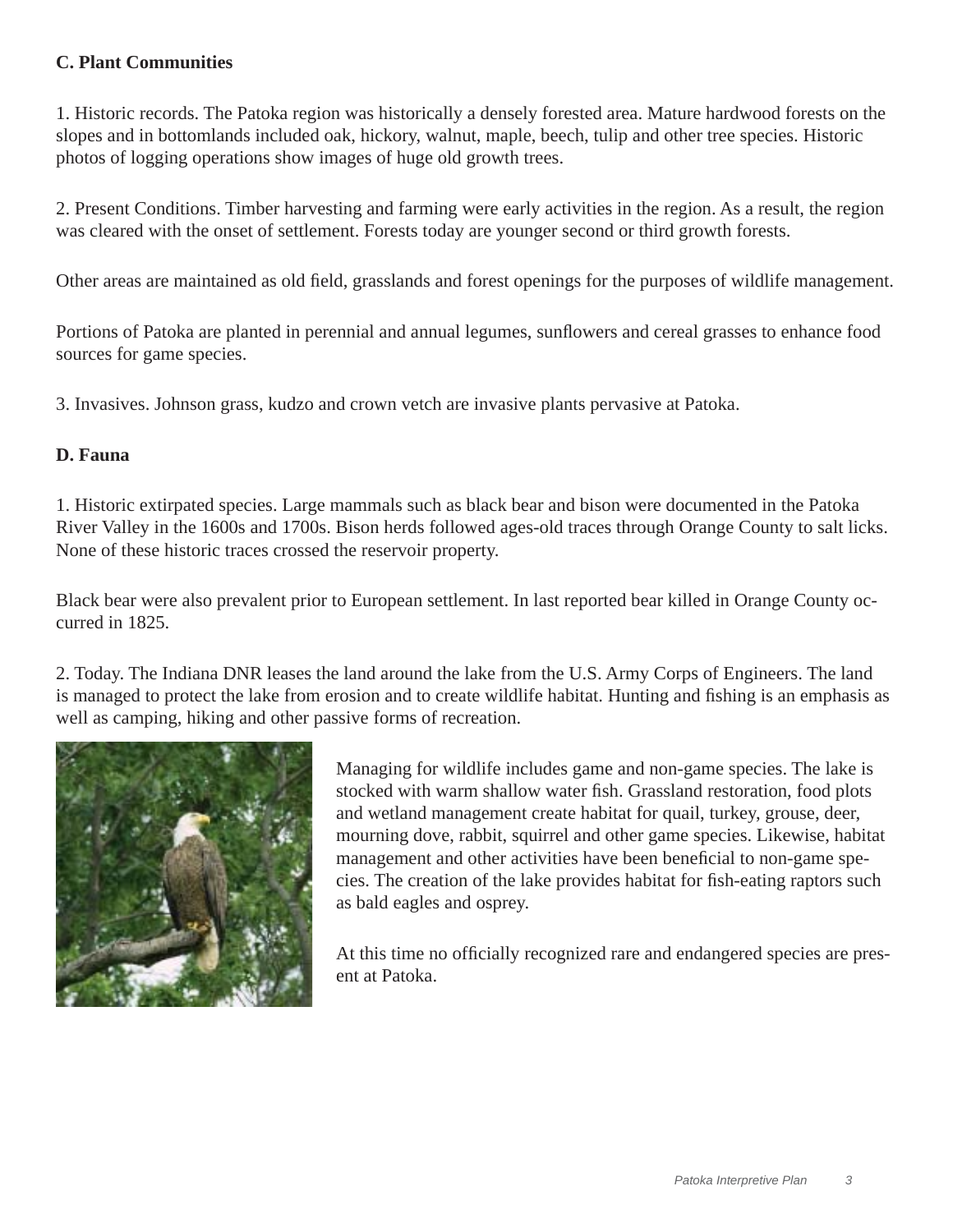## **II. Cultural History**

#### **A. Pre-settlement**

Patoka has evidence of 4000 years of human occupation. Research at Totem Rock rock shelter has uncovered flint points, mussel shells, pottery shards, tools and other artifacts from varying time periods. Evidence suggests that Totem Rock was used as a hunting camp. Petroglyphs representing turtles once decorated the walls of Totem Rock, but have since been obliterated.



#### **B. European Settlement**

1. Timber. European settlers began to arrive in the Upper Patoka River Valley in the late 1700s and early 1800s. The region's abundant forests along the Patoka River made it an ideal location for logging and sawmills. Oak, walnut and other trees were cut into logs that were then bound together into rafts. These rafts floated down the Patoka River to mills in Jasper, a 3-4 day trip. After arriving in Jasper, the rafts were dismantled and rafters would walk home.

2. Farming. Once timber was removed, farms began to dot the landscape. As the farms grew, towns began to form to provide goods and services to farmers. The river towns of Newton-Steward, Elon and Ellsworth had general stores, churches and schools. They formed the center of a dispersed farming community. The Patoka River was the scene of many baptisms and skating parties.

In the late 1800s, railroads became the main mode for transporting goods. The steep topography of the Patoka River Valley was bypassed by the railroads, and its small towns became isolated from commerce. Within a few decades, the river towns had greatly declined in population.

#### 3. Immigration

In the mid-1800s, the Patoka River region experienced an influx of Germanic immigrants, escaping the political climates of their homelands. Jacob Moery, a Swiss immigrant, brought his family to the region in 1865 and built a cabin just outside of the reservoir property. The cabin is scheduled to be relocated at a site adjacent to the Visitor Center.

#### **C. Reservoir History**

Flooding along the Patoka River was frequent and at times devastating. The town of Jasper regularly flooded. By the 1940s, discussion began about how to protect the region. In 1965, the decision was made to build the reservoir, which was completed in 1978.



Many residents along the river were relocated to make way for the reservoir. The towns of New-ton-Steward, Elon and Ellsworth no longer exist.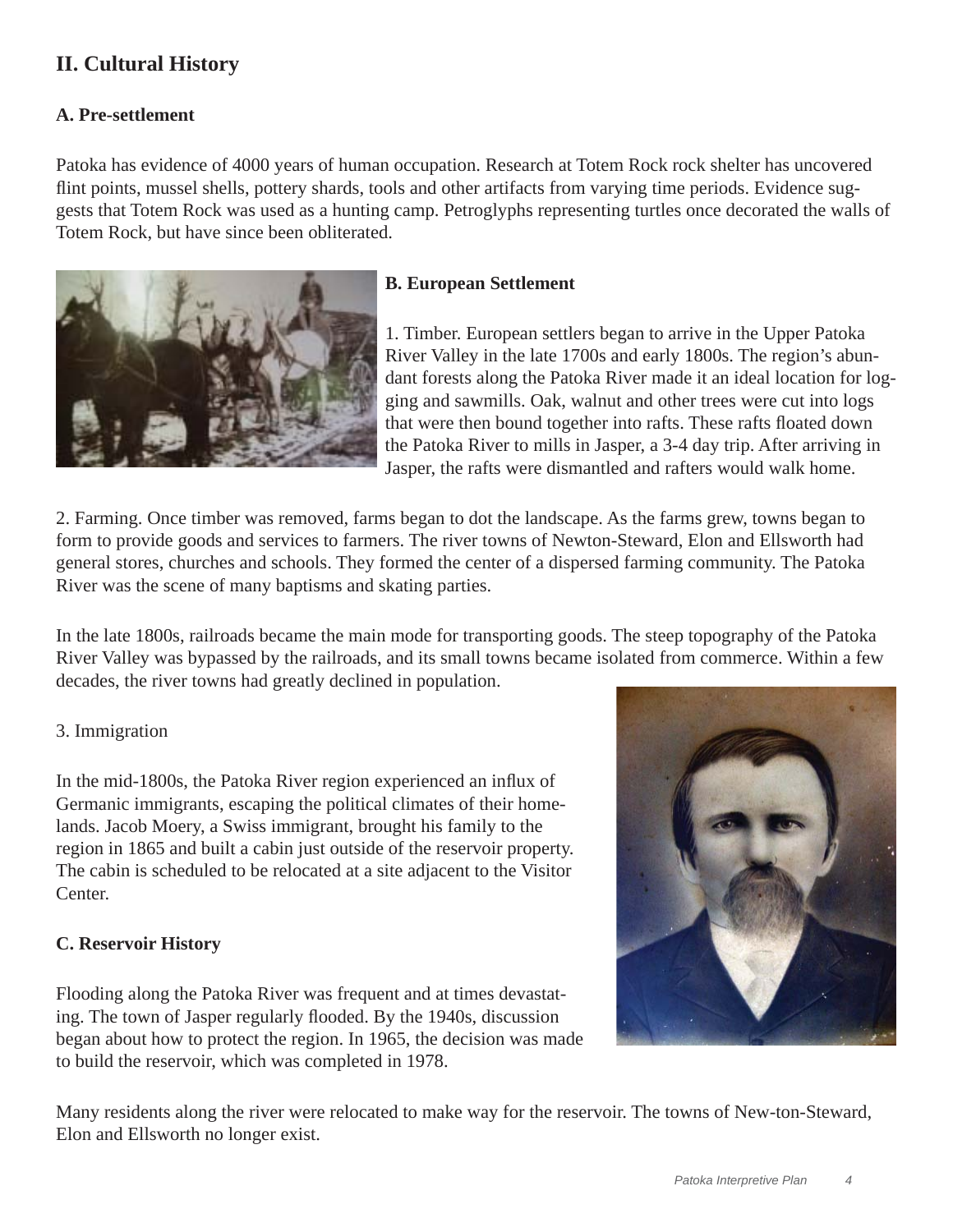In addition to flood control, the reservoir provides drinking water to eleven surrounding counties and recreational fishing and boating experiences.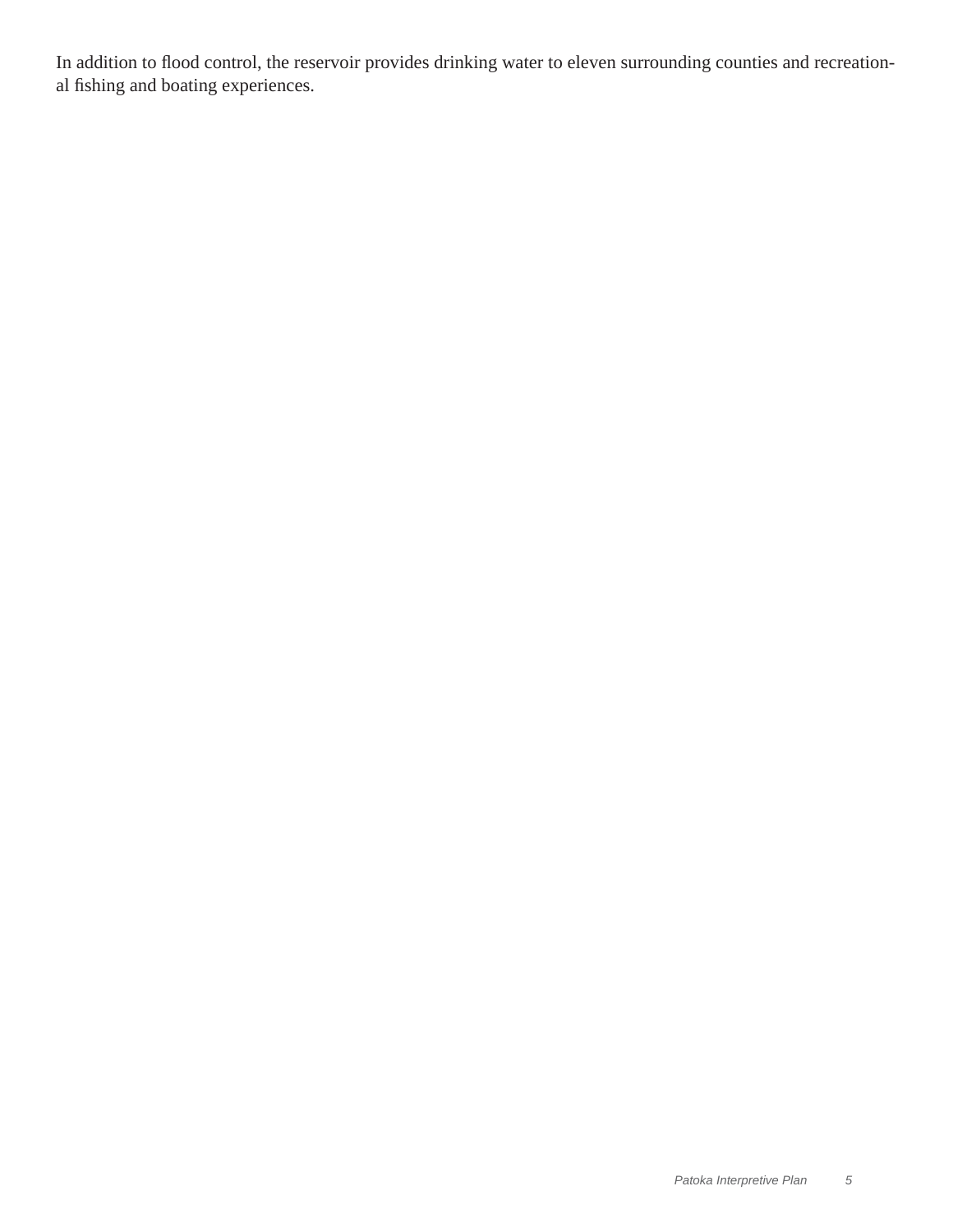# Existing Conditions

### **I. Audiences**

#### **A. Campers**.

Approximately 455 electric sites and 45 primitive sites are offered at Patoka Lake. All camping is located at the Newton-Steward State Recreation Area on the south side of the lake. The Visitor Center is also on this side of the lake, however, it is about 2.5 miles from the electric campgrounds.

Many of the campers visit Patoka primarily to enjoy the fishing and boating opportunities. They are frequently on the lake during the day and not partaking of the interpretive programs.

#### **B. Day Users**

The largest group of day users are at the property for fishing and hunting. These groups are not participating in interpretive programming. In a few instances family members of those fishing and hunting may be in the campground and will come to the Visitor Center.

Patoka Lake is not located close to a metropolitan area, however, there has been a noticeable increase in property visitors out for the day. Among the activities cited are hiking, birding and geocaching. There has also been in increase in people coming from the newly refurbished casinos in French Lick, 15 miles to the north.

Local residents are also visiting the property in larger numbers. In part these are people who have recently retired in the area, as opposed to long-time residents. Some of these have become volunteers at the Visitor Center.

#### **C. Schools**

Patoka is set in a rural area without large urban areas close by. Jasper is the closest town at 20 miles away with a population of approximately 12,000. As a result, school programs are few.

German exchange students have requested specific programming. The region's rich German history ties into interpretive cultural history programs.

#### **D. Special Groups**

Churches and scout groups schedule special programs with the Interpretive Service.

#### **E. General Comments**

Patoka is still an "undiscovered" property where visitors can have a quieter experience. Many visitors come to Patoka not for a scheduled event, but for some personal hiking, fishing or canoeing time.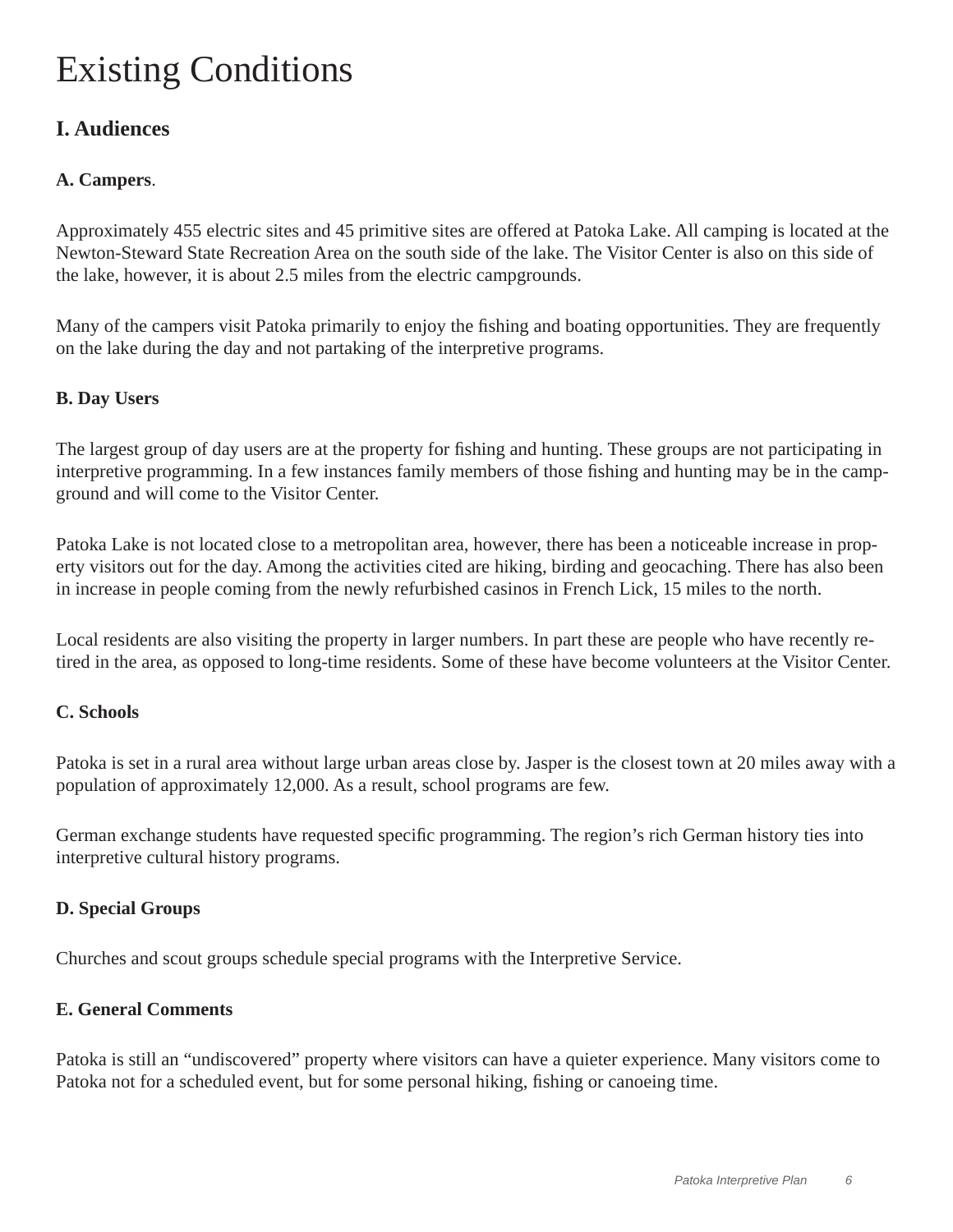Patoka offers a multi-use approach with hunting, fishing, mountain biking and disk golf among the opportunities. Many of these users are there for their specific activity and are not using the Interpretive Service.

# **II. Facilities for Interpretation**

#### **A. Visitor Center**

The Visitor Center was completed in the 1980s. The building includes an exhibit area, program room, restrooms and offices. An outdoor program area and garden area are behind the building. A raptor enclosure contains several birds that are used for programs.

The program room is a multi-purpose room with tables, seating and A/V capacity.

The building was originally designed with solar panels in the A-frame exhibit area. Recent remodeling included removing the solar panels, replacing windows with UV resistant glass (exhibits were extremely faded due to direct sunlight), the addition of ceiling fans and improved insulation. Woodwork in the exhibit area was sanded. All of these changes have made the building more functional, comfortable and attractive.

The Visitor Center is open throughout the year. In the winter, the building is open from 8:30 a.m. until 4:00 p.m., Monday - Saturday and closed on Sunday. (NOTE: This winter of 2009, the building was closed to save on energy costs.)



#### **B. Beach**

The beach offers a location for scheduled programs and roving interpretation.

#### **C. Campground Center Shelter**

A roofed shelter is located next to the Campground Gatehouse. This shelter is specifically designated for the Interpretive Service and can't be rented. The shelter has benches and tables and a nearby amphitheater.

There is parking near the shelter, but it also serves as overflow parking for the campground. As a result parking is not always available for a scheduled program. There are also no restrooms in the vicinity.



Successful activities have been held on afternoons when campers are first arriving and setting up their campers. Informal programs for children and youth, such as craft programs, are well-attended. Children participate while parents handle check-in and camper set-up.

#### **D. Moery Cabin**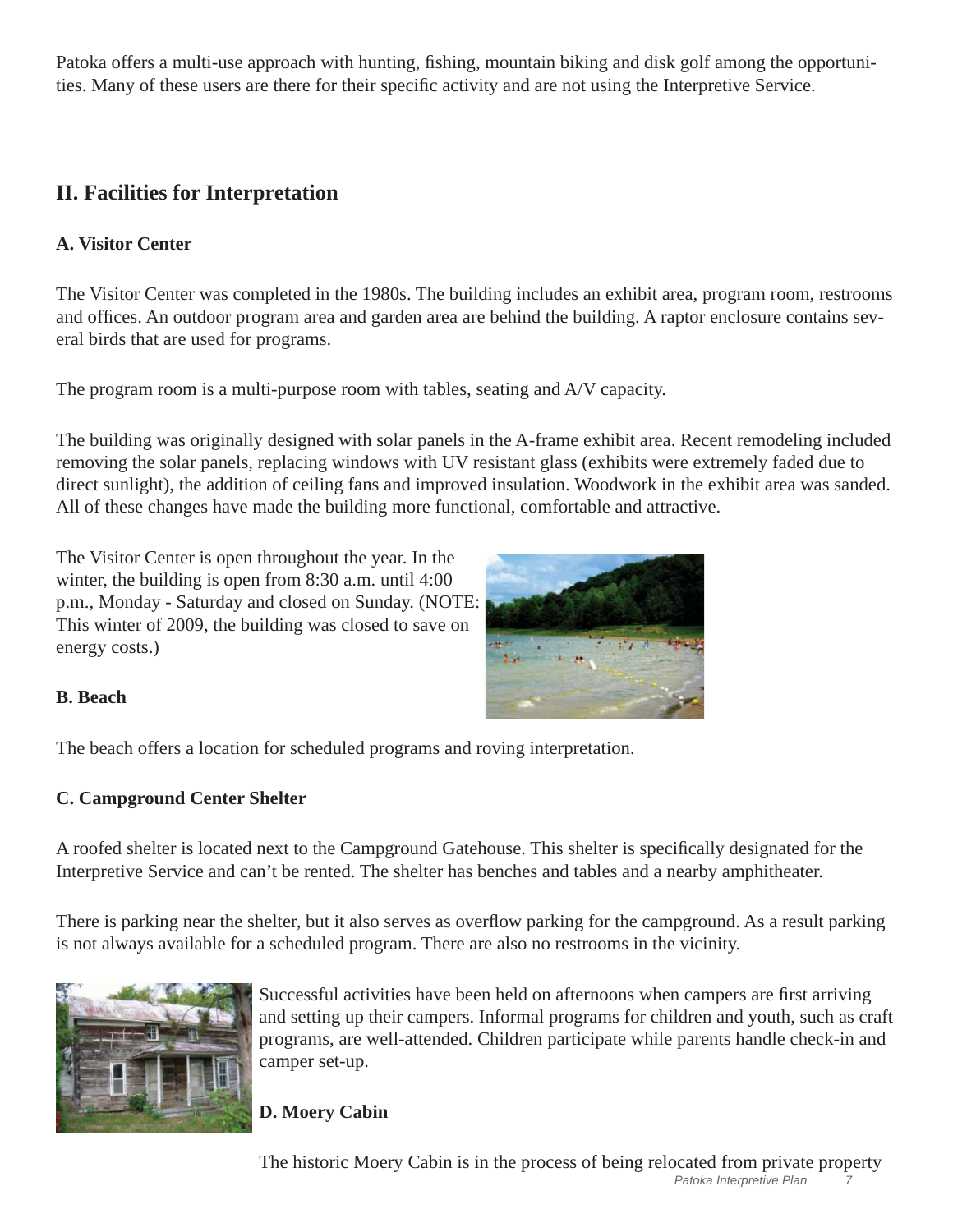to a site adjacent to the Visitor Center. Once is has been reconstructed on the site, it will be available for interpretation. The building will be open only when staff is conducting a program. There is ongoing discussion regarding the extent that it will be furnished in period furniture or used for exhibits on the Moery Family, cabins, etc.

### **III. Staff**

Interpretive Staff As of this writing, staff includes: One full-time interpreter One 180-day seasonal interpreter One 180-day clerk

### **IV. Interpretative Programs**

#### **A. Traditional Programs**

Scheduled programs on cultural and natural history topics are offered throughout the year. Many of these originate at the Visitor Center due to the amenities of the facility (space and restrooms). Additionally, the staff needs to be present at the building during open hours. This can make it difficult to provide programs at other sites while maintaining public hours.

#### **B. Roving Interpretation**

At 26,000 acres, Patoka is a very dispersed and large property, surrounding a large reservoir. Getting from one of the property's four State Recreation Areas to another requires miles of driving to circumnavigate the lake. While the campgrounds and Visitor Center are located in the Newton-Stewart State Recreation Area, features are miles from each other.

Due to this situation, roving interpretation has proven to be successful when feasible. Taking the interpretation to more heavy-use areas reaches more people.

#### **C. Music "jam" sessions**

The Visitor Center has become host to informal jam sessions by local musicians. Bluegrass and other regional music and folk instruments are featured. Participants are encouraged to bring their own instruments. Some presentations feature pre-performance interpretive programs.

#### **D. Special Events and Workshops**

Special themed events such as raptor events are offered. These tie in several speakers and activities throughout the day. Themed workshops such as Gardening for Wildlife include hands-on activities and information related to a specific topic.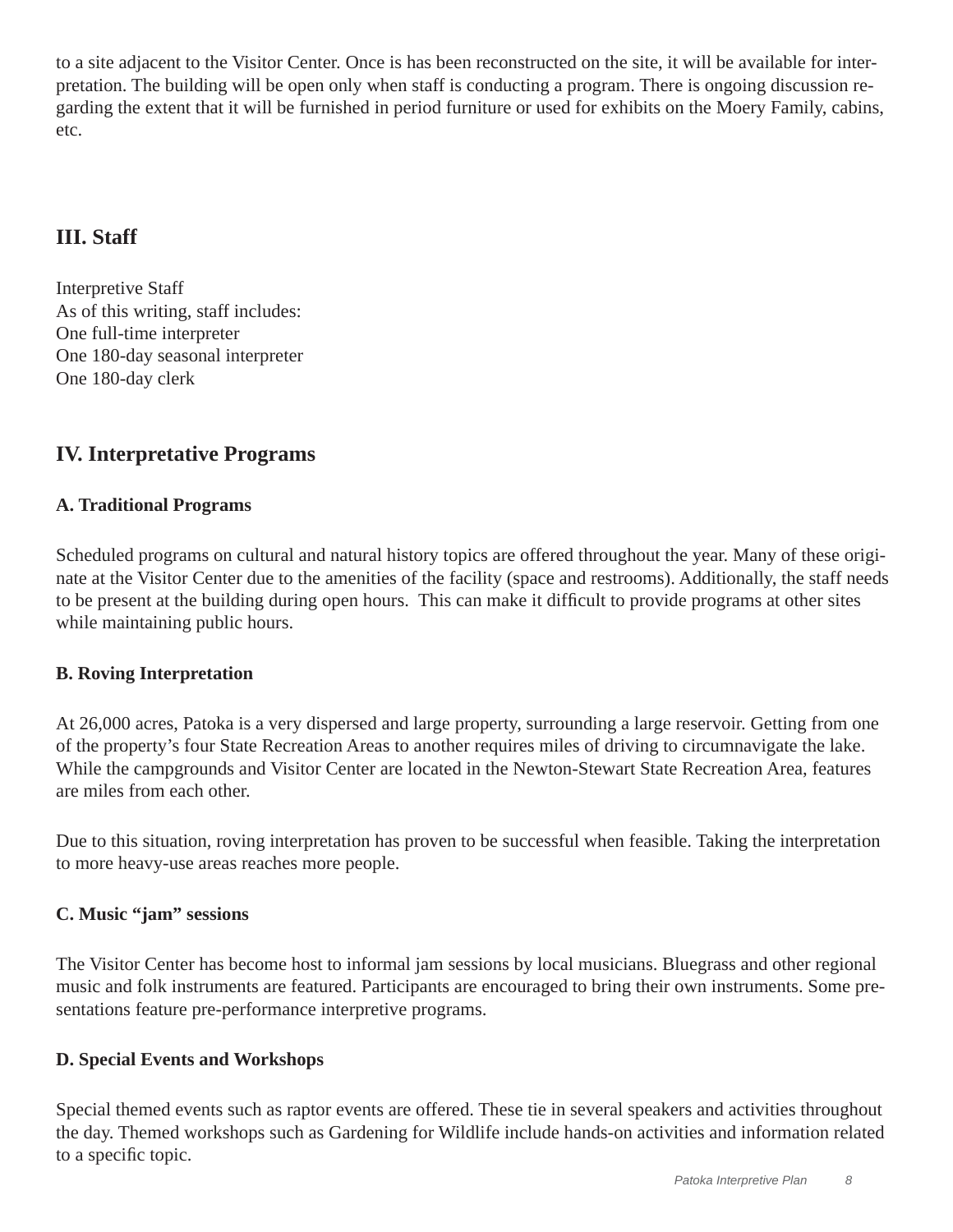Other non-interpretive special events such as fireworks programs offer opportunities for informal or roving interpretation.

#### **E. Badge-related Scout Programs**

Interpretive programs are available upon request for scouts working toward a specific badge.

### **VI. Interpretive Medi**a

#### **A. Visitor Center Exhibits**

The Visitor Center exhibits are largely along the two side walls running the length of the exhibit room. These exhibits are in moveable cases and are passive. Several of them are the original 1980s exhibits. Most of the exhibits deal with regional natural and cultural history topics and management issues such as the emerald ash borer. One changeable exhibit features the work of local artists. A Native American exhibit has an archaeological emphasis.

Several taxidermy mounts are located on the overhead areas. Interactive quiz board exhibits and a children's area use the central floor space.

#### **B. Wayside Signs**

New wayside exhibits cover the Patoka River (River, Settlement and Reservoir), the Narrows, the Moery Cabin and raptors.

#### **C. Bulletin Boards**

Bulletin boards provide current information and schedules as well as interpretive information.

#### **D. Fish Exhibit at Main Offi ce**

The main office houses a large exhibit featuring the fish found at Patoka Lake.

#### **E. Self-guided Trails and Brochures**

Three self-guided trails leave from the Visitor Center.

*1. Wildlife Management Trail.* This trail has numbered stops and a corresponding brochure.

*2. Garden Rock Trail.* The Garden Rock Trail has routed plastic signs identifying trees and other features.

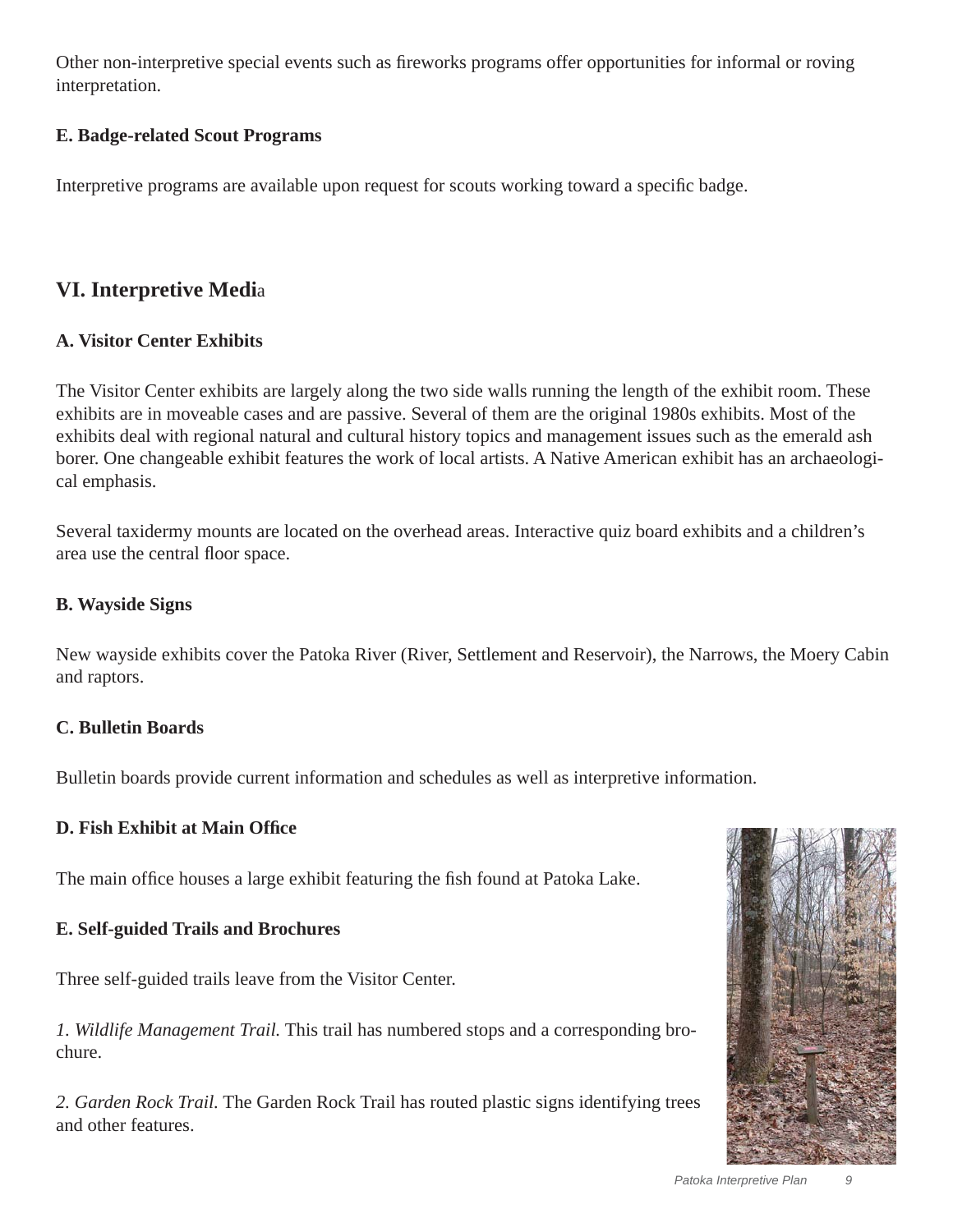*3. Totem Rock.* Totem Rock is a destination. A brochure deals with information about the geology, ancient history and more recent history of the site. The brochure also includes a map and directions to Totem Rock.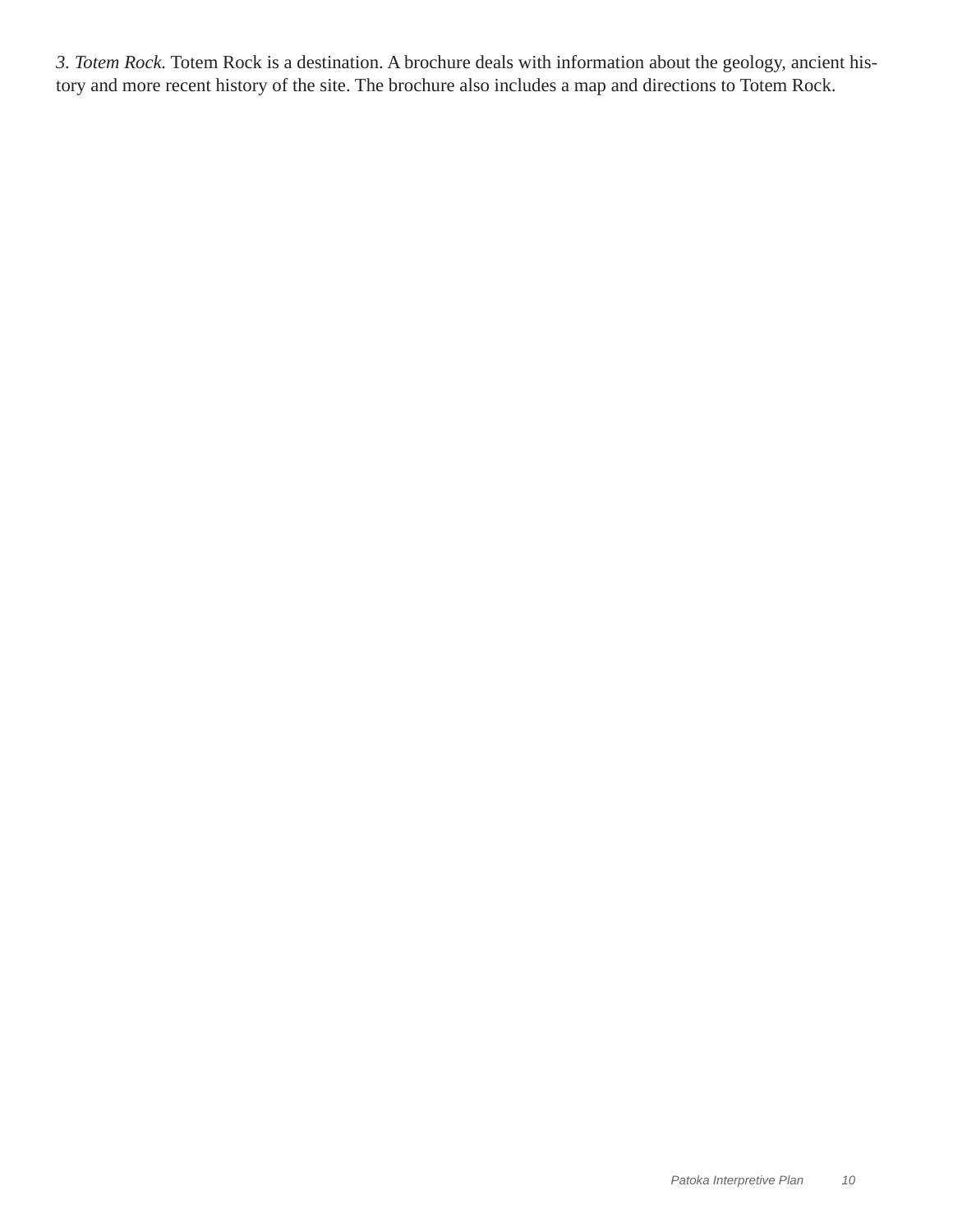# Regional Offerings

1. Holiday World. Holiday World is located about 30 miles southeast of Patoka. This huge amusement park offers numerous rides, water rides, shows, dining and overnight accommodations.

2. Corydon, Indiana. Corydon is located about 30 miles southwest of Patoka. Corydon is the first capitol of Indiana. The town includes many historical points of interest and an historical district.

3. Marengo Cave. Marengo Cave is 20 miles east of Patoka. This commercial cave offers tours for individuals and groups. The facility also offers camping and cabin rental.

4. Blue Springs Cavern. Blue Springs Cavern is about 30 miles north of Patoka. The boat tours through the cave are conducted April through October.

5. French Lick and West Baden. French Lick and West Baden are large resorts about 15 miles north of Patoka. Built in the early 1900s as spas and resorts, both have been recently restored to their former grandeur. A casino, golf course, spa and horseback riding are among the activities offered at the adjacent sites.

6. Canoe Rentals. Canoe Liveries are available on the Blue River, 20 miles east of Patoka. The Blue River is a high quality river in terms of species biodiversity and protection.

7. State Parks. Spring Mill State Park is about 35 miles northeast of Patoka and offers camping and inn lodging as well as natural and cultural features including a pioneer village with an operating mill. O'Bannon Woods State Park is about 30 miles southeast of Patoka. O'Bannon Woods manages Wyandotte Caves, which conducts tours and is the largest Indiana bat hibernaculum in the state. Lincoln State Park is about 40 miles southwest of Patoka. Lincoln's sister is buried in the church cemetery contained within the park.

8. Lincoln Boyhood Home. Adjacent to Lincoln State Park is the Lincoln Boyhood Home. This facility is under the auspices of the National Park Service. It includes the Lincoln Cabin site and cemetery where Lincoln's mother is buried. A reconstructed farm with first-person interpreters is open to the public as well as a large Visitor Center with orientation film and museum.

9. St. Meinrad Archabbey. Located 35 miles south of Patoka, St. Meinrad was founded by the Benedictine order in Switzerland. The abbey was founded in 1854. Guided and self-guided tours of the church and grounds are available.

10. Wineries. Southern Indiana has several wineries. The two closest to Patoka are Winzerwald Winery in Bristow, Indiana (15 miles south of Patoka) and French Lick Winery (10 miles north of Patoka).

11. Paoli Peaks. Snow skiing is available at Paoli Peaks, located 15 miles north of Patoka. This seasonal facility attracts southern visitors from Kentucky, Alabama and Tennessee for skiing.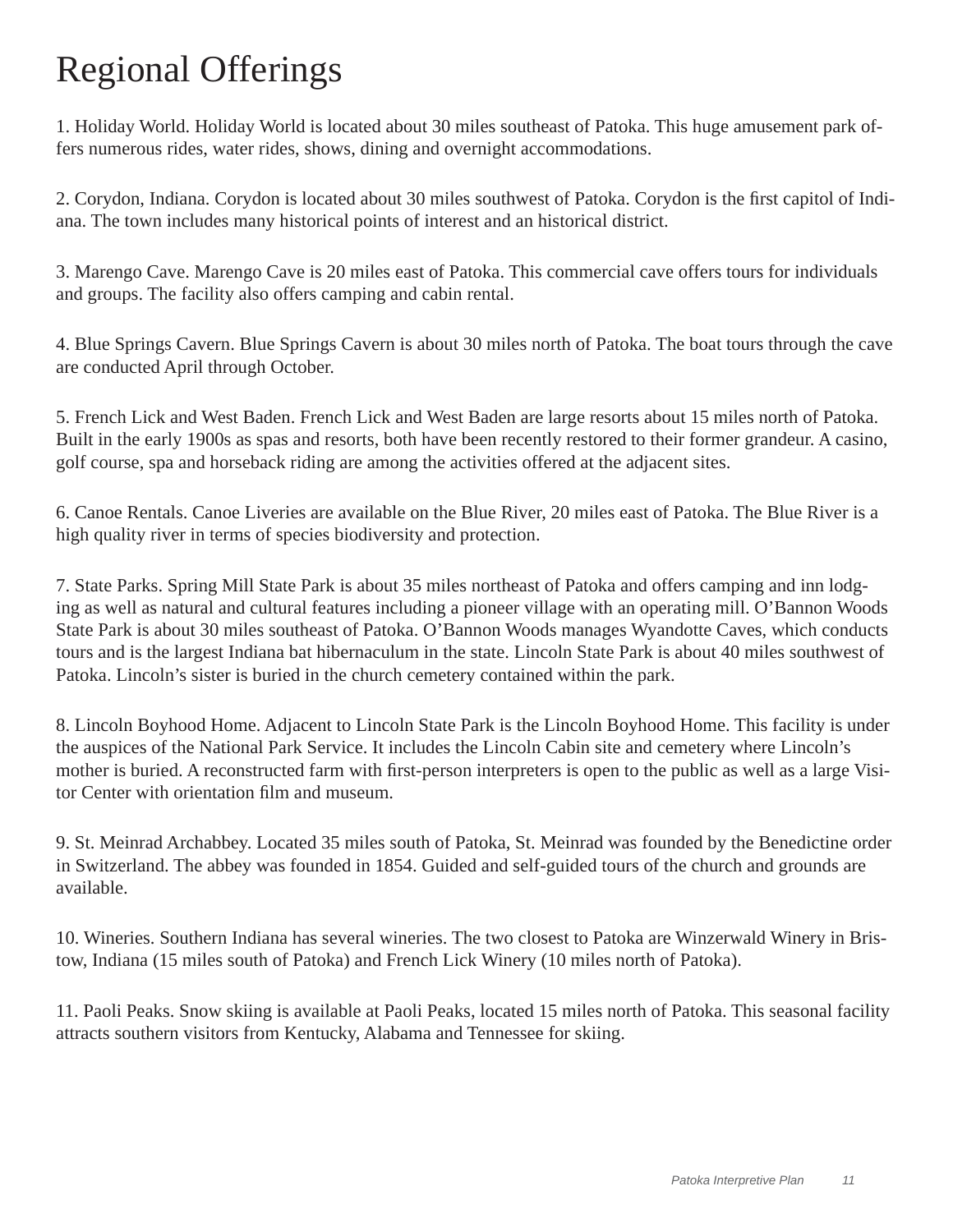# Partnerships

1. Disk Golf Organizations. A disk golf course is on the property. Disk golf organizations host events and rehabilitate the courses.

2. Astronomical Societies. Local astronomical societies host events and conduct programs.

3. Local Artists. The Visitor Center provides an Art Space exhibit. This is a changeable exhibit that local artists maintain.

4. Mathers Museum. The Mathers Museum is Indiana University's museum of archaeology. The museum provides items for display and research information to Patoka.

5. Musicians, storytellers. Local musicians and storytellers conduct concerts and programs for the interpretive service.

6. Master Gardeners. The Master Gardeners group contributes volunteer hours toward maintaining the backyard wildlife garden behind the Visitor Center.

7. Department of Corrections. Prison labor provides trail rehabilitation and maintenance work.

8. County Historical Society. The County Historical Society contributes resource information, artifacts, temporary displays and conducts presentations.

9. U.S. Army Corps of Engineers. Patoka Dam and Reservoir are under the auspices of the U.S. Army Corps of Engineers. The COE has a visitor center near the dam. Additionally, the COE conducts cooperative programs and facility tours and loans displays.

10. Local businesses. Businesses around the periphery of the lake provide a place to post schedules. They contribute prizes for special events.

11. Eagle scouts. Eagle scout groups conduct trail work including rehabilitation, bridge building and other projects.

12. Southern Indiana Center for Independent Living. This organization organizes a fishing event for special needs children.

13. Bass Clubs. Several fishing events are organized and conducted at the lake each year.

14. Wild Turkey Federation. This federation conducts programs at the property on hunting and turkey calling.

15. Conservation Officers conduct programs on gun safety and firearms. They also assist with fishing derbies and acquire food for interpretive service's raptors.

16. Coast Guard. The Coast Guard offers courtesy boat exams to check for safety.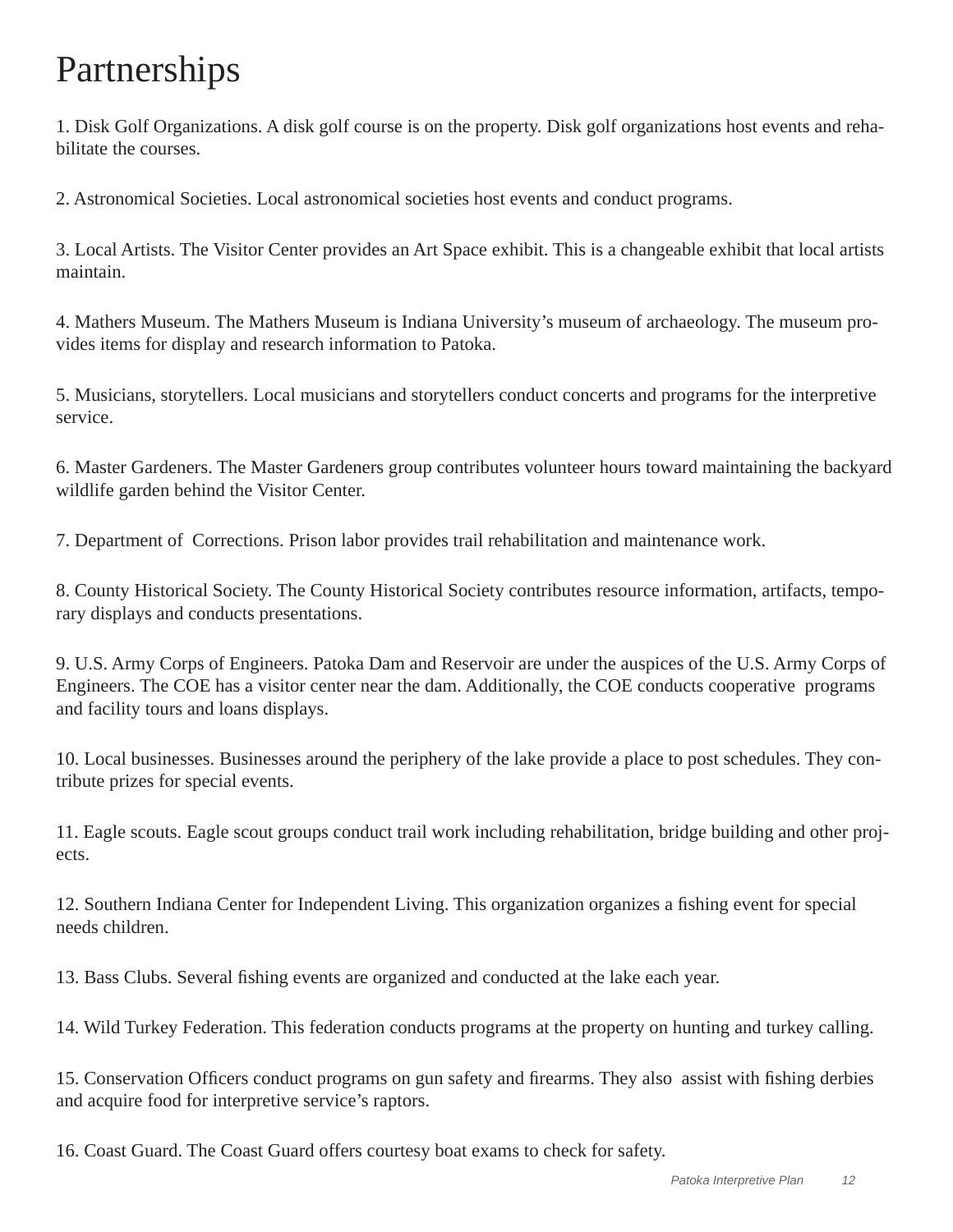17. Sailing Club. The local sailing club conducts lakeshore clean-ups, sailing lessons and regattas at Patoka Lake.

18. Other DNR properties. O'Bannon Woods and Falls of the Ohio offer program assistance.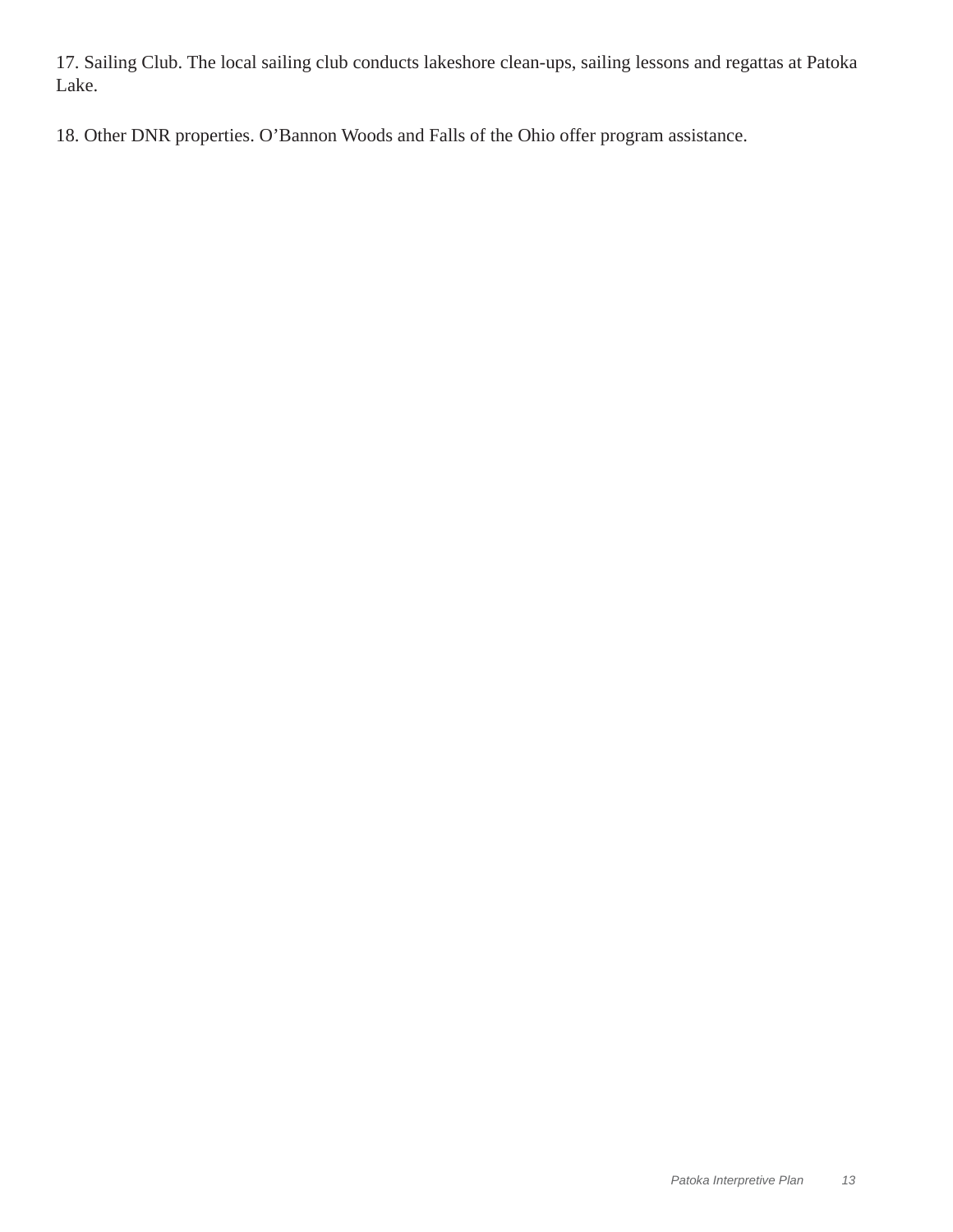# Interpretive Theme

# *Theme: The Patoka River and Reservoir connect the region's resources with its people.*

#### *Subthemes:*

A. The Patoka River and its valley are the result of ancient geological forces.

#### Objectives:

- 1. Visitors will understand the karst topography and its formation.
- 2. Visitors will appreciate the influence of the karst on natural and manmade water systems.

#### *B. Throughout history, the Patoka River and its valley were abundant in natural resources that were attractive to humans.*

Objectives:

- 1. Visitors will be familiar with historic wildlife and its uses by indigenous people.
- 2. Visitors will appreciate the old forests that existed in the Patoka Valley and their attraction to early settlers.
- 3. Visitors will know the story of Germanic immigrants who farmed the Patoka Valley.
- 4. Visitors will appreciate the several communities that once thrived along the Patoka River.

#### *C. The Patoka Reservoir was built in response to devastating fl oods in the valley.*

Objectives:

1. Visitors will understand that property and income loss due to flooding were once common to communities along the Patoka River.

2. Visitors will become familiar with the decisions and construction that resulted in the dam and reservoir we have today.

#### *D. Today, Patoka Lake provides many benefits to the region.*

Objectives:

1. Visitors will appreciate the flood control and management function of the lake.

2. Visitors will appreciate the eleven counties that receive drinking water from Patoka Lake.

3. Visitors will become familiar with the recreational and wildlife resources resulting from the creation of Patoka Lake.

#### *E. Managing Patoka for multi-use requires planning, research and constant monitoring.*

Objectives:

1. Visitors will become familiar with management decisions related to hunting and fishing opportunities.

2. Visitors will know the non-game species that are attracted to lake habitats.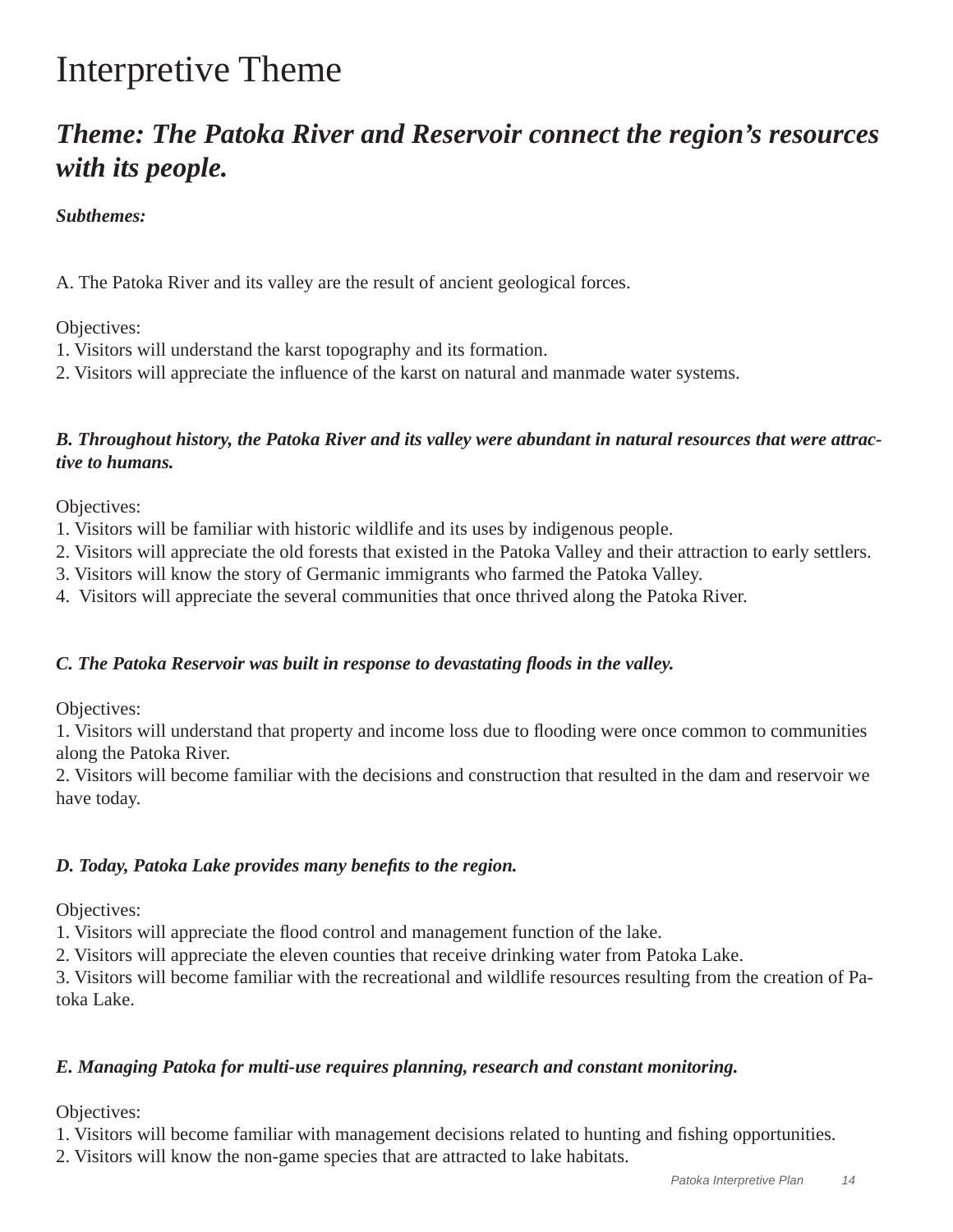3. Visitors will become aware of the shoreline and forest management decisions as they relate to maintaining Patoka Lake.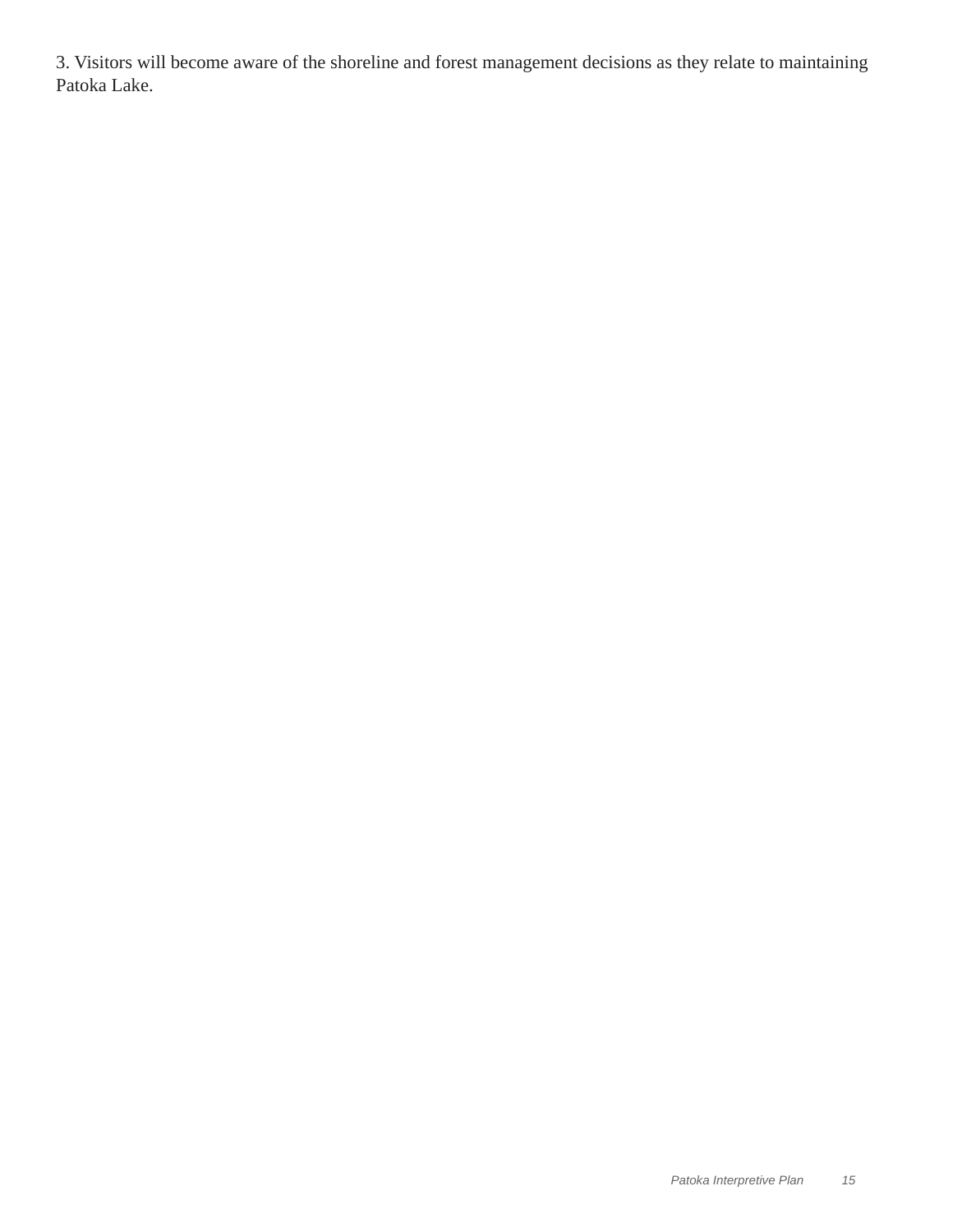# Recommendations

## **I. Facilities**

#### **A. Visitor Center**

#### **1. General Comments**

The A-frame design of the Visitor Center gives a church-like feel. The high vaulted ceiling with built-in windows creates a lovely open feel.

As an exhibit space, the design has been problematic. Most exhibits line the side walls and the central area is largely open. A lot of overhead space is underutilized.

#### *a. Cultural Performances*

Over the past few years, the interpreter has been successful in using the building for performances. Musical jam sessions have brought in local musicians.

Since the region has a rich music tradition, it is recommended to keep the central area open and develop the performance idea further. Musical performances, regional craft demonstrations, or other types of performances could be marketed to property visitors and the regional population.

Among the recommendations:

Purchase a small portable riser or stage system Purchase a high quality sound system Purchase storable seating that can be removed when performances are not being conducted Design easily moved exhibits for the central area for non-performance times

#### *b. Overhead Areas*

The A-frame design provides a lot of overhead space in the display area. Additionally, large platform areas are over doorways at either end of the display area. Currently, taxidermy mounts are placed on the shelves, howev-



er, these spaces could be better incorporated into the interpretive themes. An eagle nest replica could be placed on one of the platforms. Another platform could have a life-sized logger on a log raft. Raptor mounts could be suspended from the ceiling.

#### **2. Exhibits**

The current exhibit layout is static. Exhibits line opposite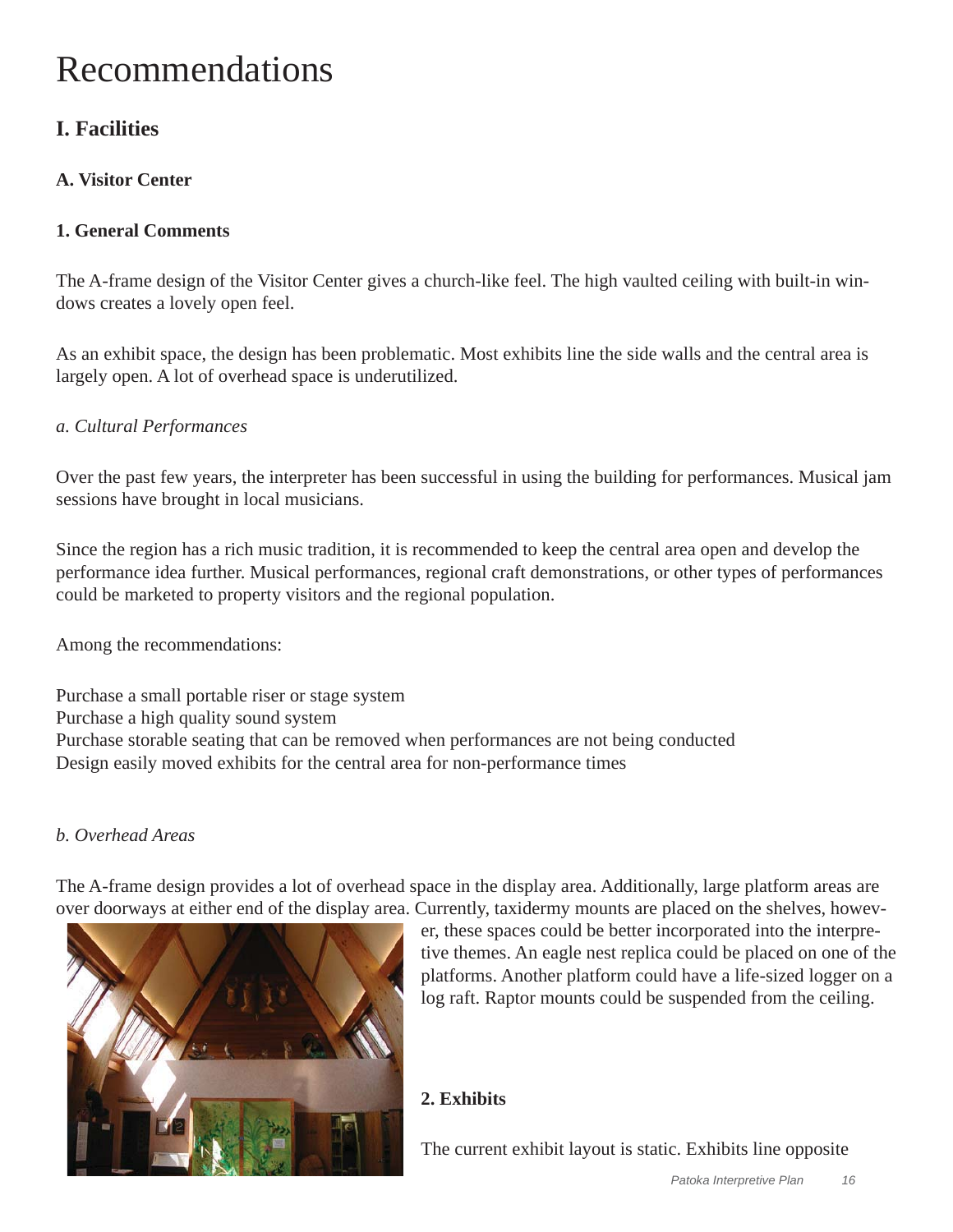walls, facing each other across the room. At a glance, a visitor can see them all, with no defined starting or ending point.

To make the exhibit set-up more engaging, it is recommended that the exhibits be presented in themed alcoves with a defined flow from one alcove to the next. Visitors would be drawn to the first welcoming exhibit and walk through Patoka's story. The pathway through the exhibits could be representative of a river through the use of color.



Exhibits would be positioned within the area between the wall and the beams, leaving the central area open. Some exhibits

would have their backs to the center, or perpendicular to the center (see floorplan).

#### *a. Entryway*

Upon entering through the main entrance, the visitor sees a banner over the central exhibit area with the theme statement: Patoka: Connecting the region's resources with its people.

#### *b. Geology*

Sub-theme: The Patoka River and its valley are the result of ancient geological forces.

#### *Exhibit b1. Bedrock Formation*

The sub-theme statement forms the heading of this exhibit. Through flat graphics and text, the exhibit explains the marine conditions that formed the sedimentary bedrock layers. This includes an analogy of the layers being like a deck of cards.

Within the same exhibit, a lenticular demonstrates how those layers were tilted and sheared to form the northsouth running bedrock layers of Indiana. Text explains how older formations are found in eastern Indiana and more recent formations in western Indiana.

#### *Exhibit b2. Karst and Springs*

This 3-D diorama shows a cross-cut of underground karst with an emphasis on conditions that create the prevalent springs in Patoka as well as caves and sinkholes.

#### *Exhibit b3. Patoka River*

This exhibit is a pre-reservoir map of the Patoka River in its entirety. Text and graphics cover the erosive processes that formed the upper Patoka River Valley and the glacial influences of the lower Patoka River Valley.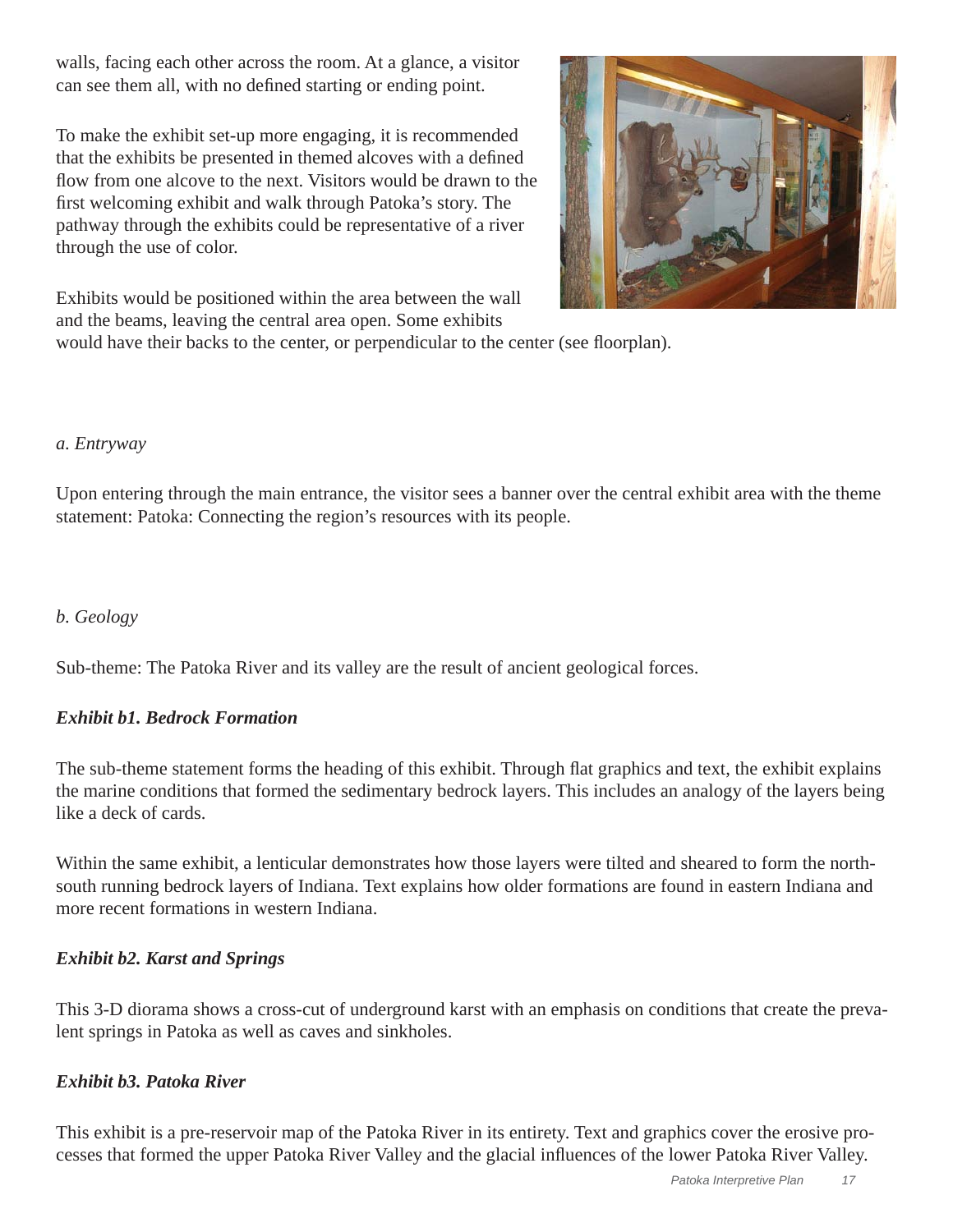The relief map will have LED lights that identify the original river path and the Patoka watershed. The Patoka reservoir property is identified.

#### *c. Natural Resources and Human Infl uence*

Sub-theme: Throughout history, the Patoka River and its valley were abundant in natural resources that were attractive to humans.

#### *Exhibit c1. Early wildlife*

This exhibit features early abundant wildlife in the Patoka Valley. Using existing mammal mounts in a case, the display will also feature buffalo and black bear, once prevalent species. These two animals could be featured as head mounts, or as illustrations on the exhibit background diorama.

#### *Exhibit c2. Forests*

This exhibit emphasizes the heavily forested Patoka River Valley. On the floor (possibly extending into the central area) is a circle representing the diameter of a large tree from the early 1800s. A nearby text label explains forests, tree sizes and asks: "How many people can fit inside the trunk diameter? How many people does it take to reach around the trunk diameter?"

#### *Exhibit c3. Indigenous People*

A newly completed exhibit on indigenous people could be incorporated into the exhibit flow. Staff will need to confirm its accuacy and acceptance by local indigenous people.

#### *Exhibit c4. Timbering*

Element of an existing exhibit on timbering and timber rafts on the Patoka could be incorporated. The exhibit should be placed in a case that fits with other new cases. Text needs to be evaluated.

#### *Exhibit c5. Farming and Immigration*

This exhibit focuses on the small farms that appeared on the landscape. A particular emphasis is on the Moery Family who immigrated from Switzerland and whose cabin has been relocated next to the Visitor Center. The exhibit will consist of text and historic photos. A slide door shows a before and after image of the cabin when it had a log exterior and after siding was added.

#### *Exhibit c6. River Communities*

Communities including schools, churches and businesses developed along the Patoka. This exhibit incorporates the images and narratives collected during a cultural history project. A continuous loop program on a screen includes still images backed by excerpts from the interviews. Subtitles of the narrative will appear along with the text. The program will include information about community activities, anecdotal stories, and the demise of the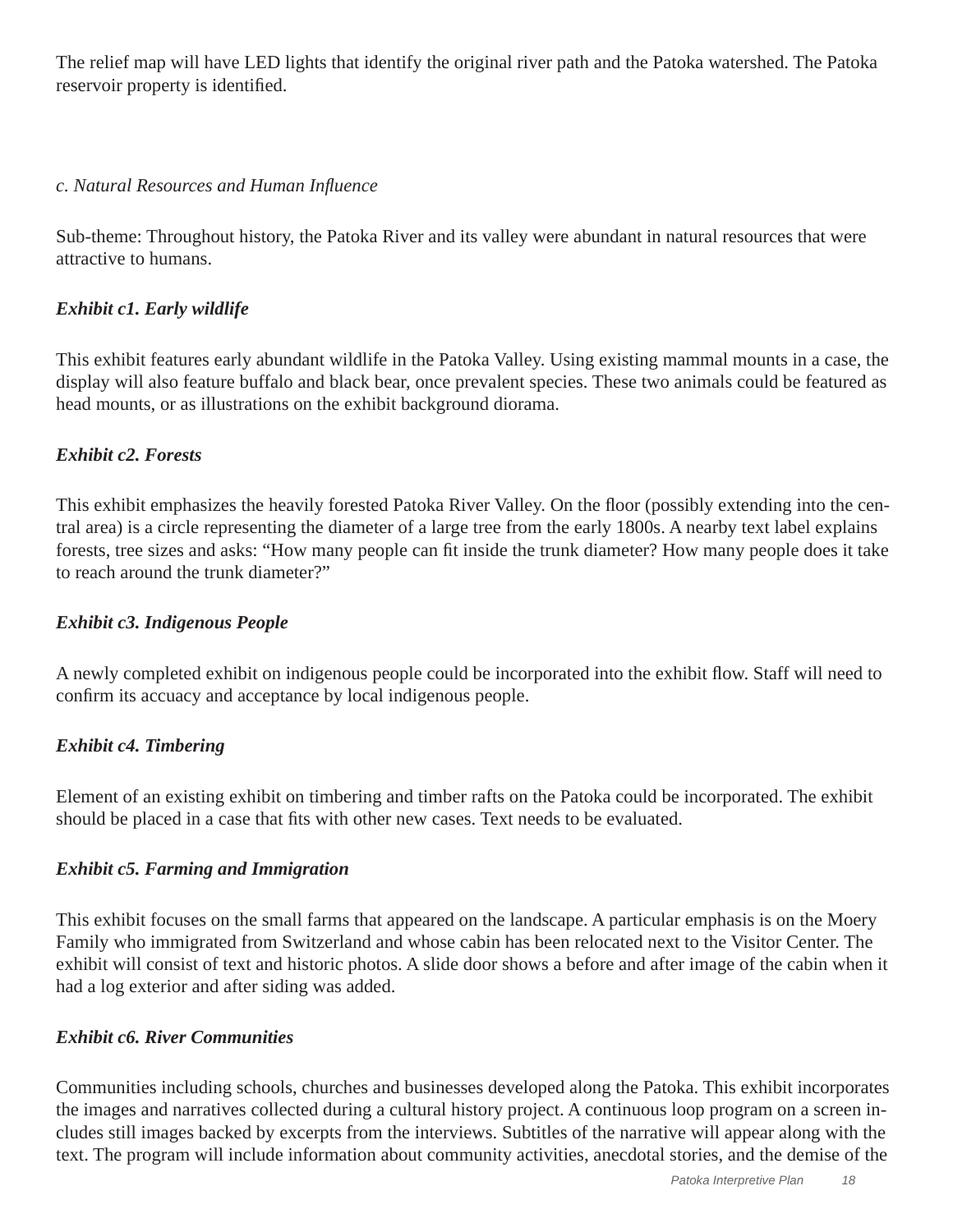river communities when the railroad bypassed them.

#### *d. Flooding on the Patoka*

Sub-theme: The Patoka Reservoir was built in response to devastating floods in the valley.

#### *Exhibit d1. Floods and Building the Dam*

The backdrop for this exhibit is a map of the reservoir with the original Patoka River channel highlighted. Brief text describes the events and decisions leading to the construction of the dam. A flip book features captioned photos of early flooding and reservoir construction.

#### *e. Patoka Lake Today*

Sub-theme: Today, Patoka Lake provides many benefits to the region.

#### *e1. Patoka Lake Benefits*

This interactive exhibit features 6-8 lift or slide doors and multiple choice questions on flood control and drinking water. An example of a question might be: How many counties receive their drinking water from the Patoka Reservoir? The answer would include a map of the region served. Other questions would cover statistics on the pool level, flood level and number of downstream communities protected by the reservoir.

#### *e2. Recreation on Patoka Lake*

This exhibit could be incorporated into e1. as the third function of Patoka Reservoir (flood control, drinking water, recreation). This portion is a powerpoint-style presentation of various recreation opportunities at Patoka with the heading "What can you do at Patoka?".

#### *f. Resource Management*

Sub-Theme: Managing Patoka for multi-use requires planning, research and constant monitoring.

#### *f1. Wildlife Management of Game Species*

This exhibit features the wildlife species that are game species. Taxidermy mounts of the species are featured in the diorama. Text labels provide brief information on the types of habitat management conducted to promote this species.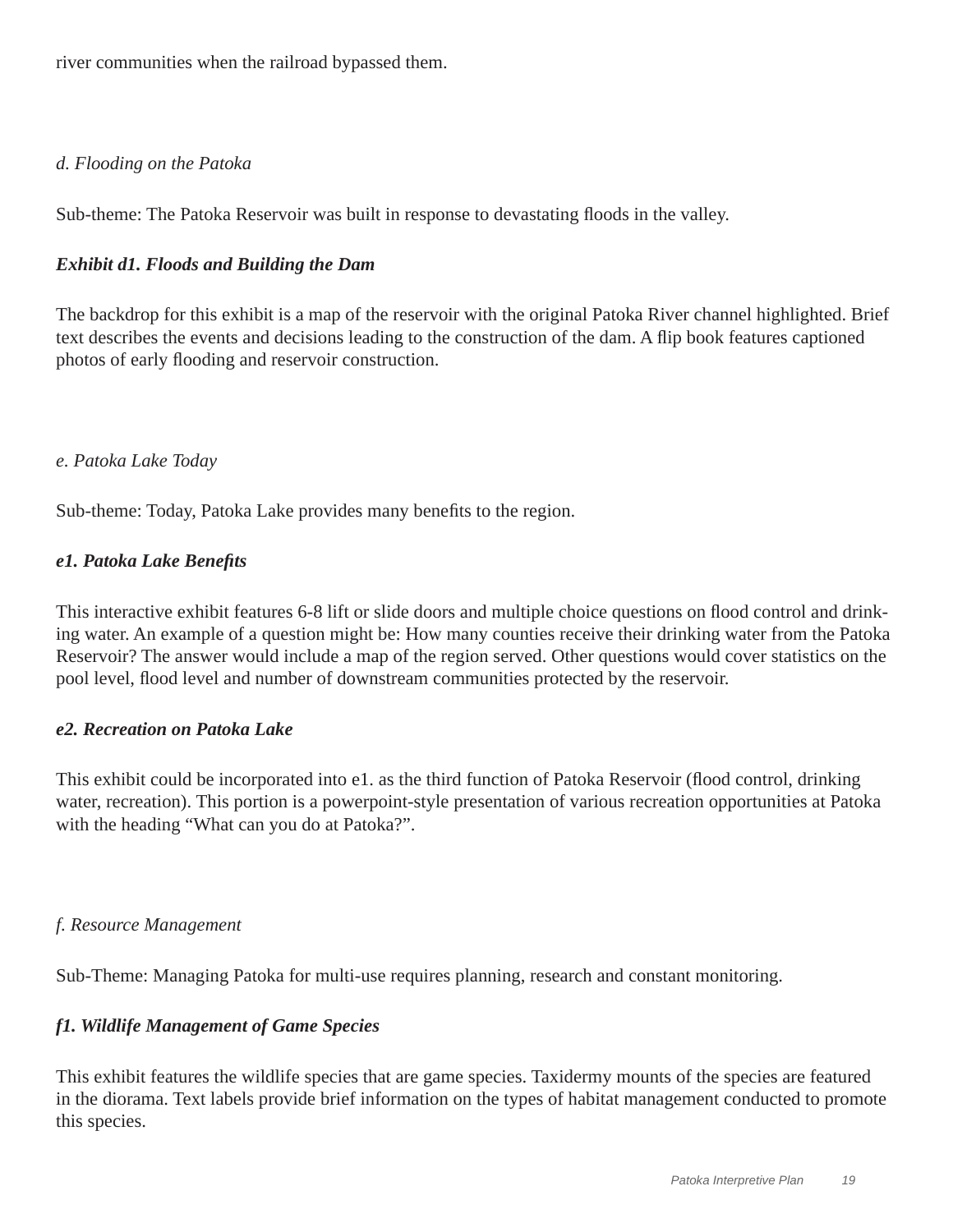#### *f2. Wildlife Management of Non-game Species*

This exhibit focuses on the habitat created for non-game species. The emphasis is on raptors. The exhibit contains raptor taxidermy mounts. A touch button near the text label would light a bulb by the corresponding taxidermy mount. Text identifies how the lake creates habitat for non-game species.

#### **B. Moery Cabin**

The Moery Cabin is being relocated to a site adjacent to the Visitor Center. The Moery Family represents the mid-1800s wave of German-speaking immigrants to the Patoka region. The Moerys were Swiss.

An interpretive panel, already completed covers the history of the cabin and the Moery Family. The cabin, once completed, will be open only when a staff person or volunteer is present. Programs would cover topics such as cabin construction styles and immigration. The building and grounds can be used as a site for historical special events and serve as a back-drop for regional music programs and demonstrations.

#### *Interior*

At least one room should be furnished in period style representing the Swiss immigrnats of the time. This would create other programming opportunities and a site for first-person interpretive demonstrations.

#### *Garden*

The grounds around the cabin can be interpreted by installing an herbal/medicinal garden. Using plants typical of a frontier garden (both indigenous and plants brought from Europe), it would serve as a visual for guided and self-guided interpretation.

#### **C. Campground Center Shelter**

This site should continue to serve as an informal activity site during heavy campground check-in and check-out times. Activities such as crafts or other projects would be geared to children, allowing parents to set-up and take down their campers and tents. A set time such as 4-6 p.m. on Fridays could appear on the schedule.

Due to the traffic around the site, safety precautions may be needed to keep children safe when crossing the road by the campground gate and parking lot.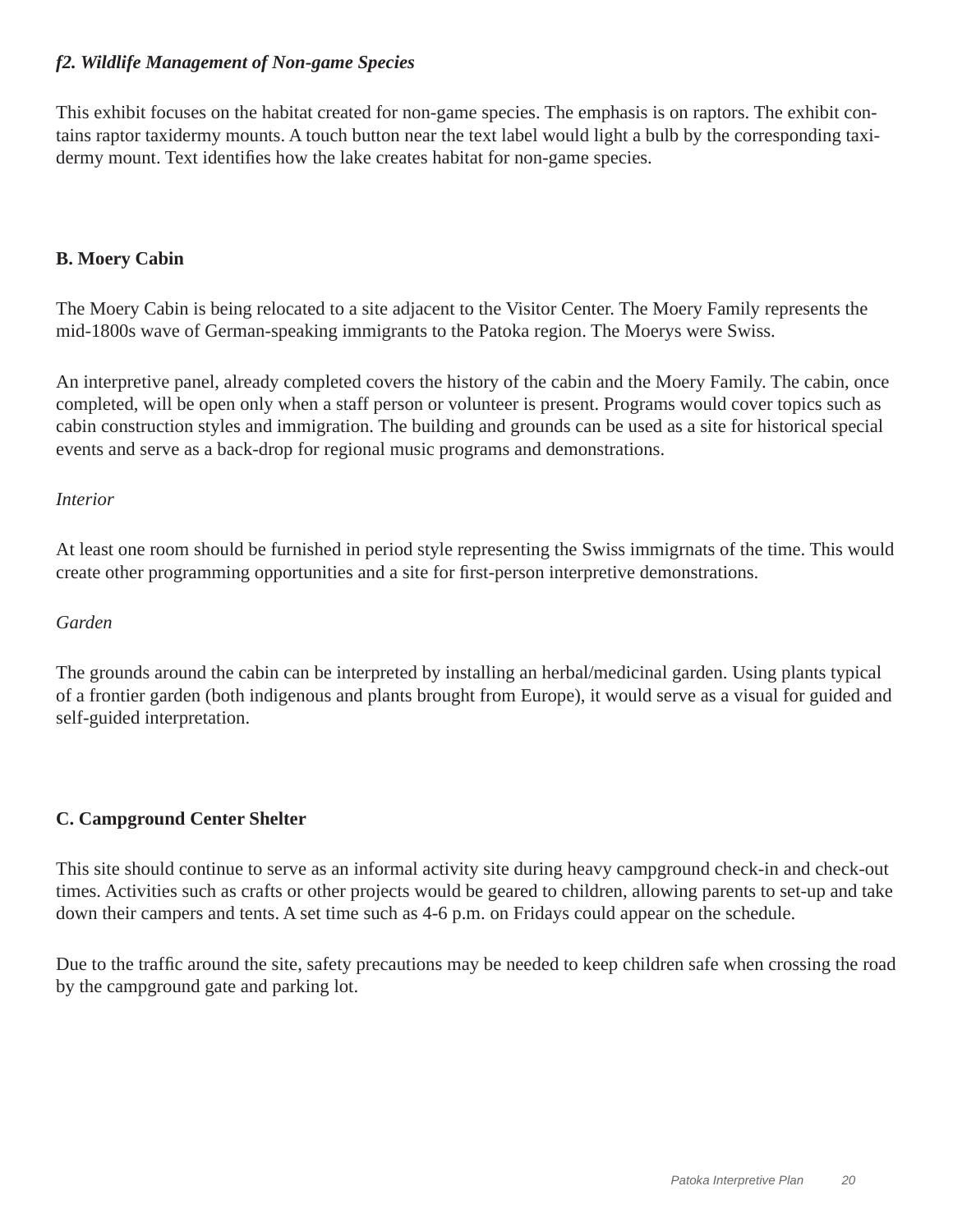# **Conceptual Exhibit Floor Plan**



\*C2 is on outline on the floor with explanatory text on adjacent pillar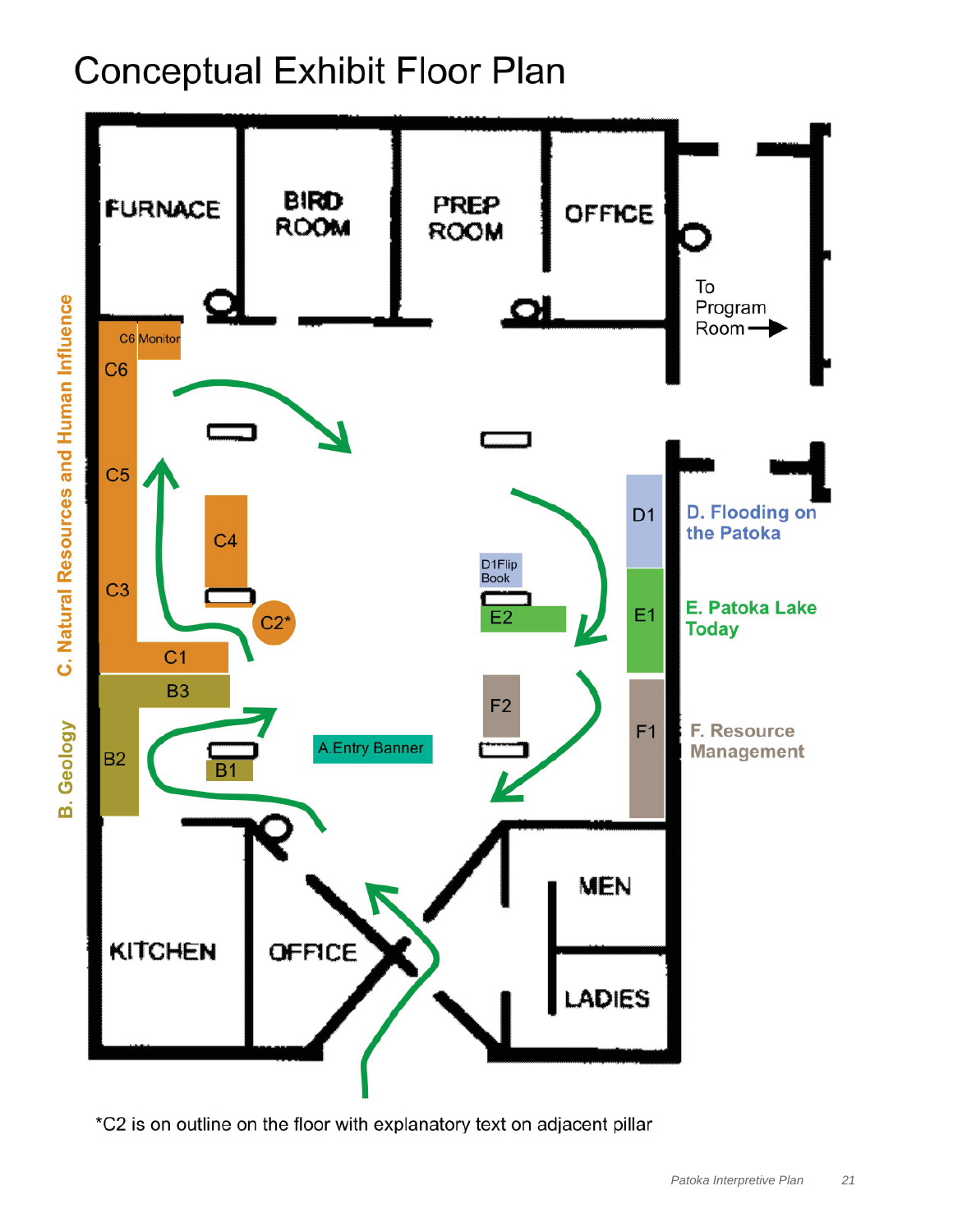#### **D. Raptor Center**

Patoka has found a niche with their raptor interpretative programs. The interpretive service cares for several raptors and uses them in programs.

At present the raptors are housed in an outdoor area some of which is not accessible to the public. It is recommended that an indoor raptor center be constructed for the raptors. The raptor center would be attached to the Visitor Center, if possible, and maintain the same public hours as the Visitor Center.

The Raptor Center would include:

spacious cages for the birds

viewing area for the public

staff-only work area with water, work and storage space, and a refrigerator

#### **II. Staff**

#### **A. Scheduling staff hours**

Patoka has some unique attributes that make traditional scheduled programs more problematic. They include:

the large and dispersed nature of the property,

the fact that many visitors are coming exclusively to use the lake, and

the Visitor Center's location far from the lake

The emphasis of interpretation at Patoka needs to be on roving interpretation over traditional scheduled programs. During busy times at congested areas, an interpreter should be a visible presence.

This may require scheduling staff so that they can be away from the Visitor Center and at the beach or other busy locations. This may also require limiting the open hours of the Visitors Center.

#### **B. Cultural Resources Program Specialist**

Patoka has a rich cultural history and an interest in preserving regional traditional music and art. It is recommended that a position be dedicated specifically to cultural resources and programming. Among the duties of this position would be: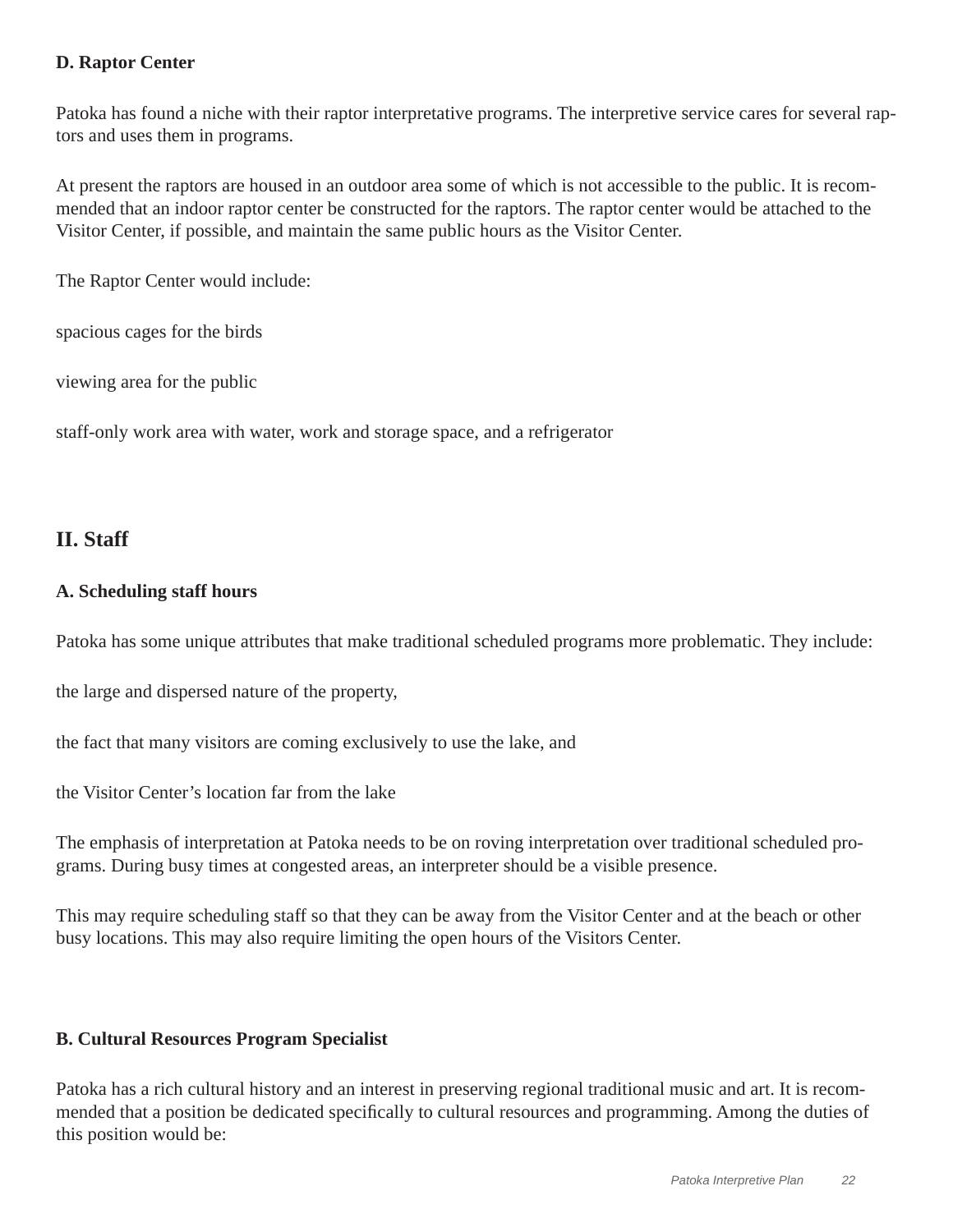Maintaining and archiving the extensive audio interviews and historic image collection Continuing research of property resources Expanding interview and image collections Conducting programs and special events related to cultural resources Implementing self-guided media related to cultural resources Oversight of traditional music programming at the Visitor Center Oversight of Moery Cabin programming, gardens and interior

### **III. Interpretive Programs**

#### **A. Roving**

As mentioned under Staff, the dispersed site, the high use at the lake and the Visitor Center's location away from the lake makes roving interpretation a priority. Roving interpretation has the potential reach far more visitors than traditional programming. Additionally, a roving interpreter will provide an agency presence and serve both a public relations and deterrent function. The beach, boat ramps and other heavy-use areas provide opportunities for a roving interpreter. Bringing along a prop, demonstration or activity can create an opening opportunity to begin a dialogue.

It is recommended that roving interpretation continue to increase in priority over traditional programming.

#### **B. Cultural Arts/History Programming**

The recommended emphasis on expanding the use of the Visitor Center as a performance site, plus the addition of a Cultural Resources Program Specialist will result in increased cultural arts programming. This niche for Patoka will increase the regional and local involvement with the site. Programming emphasis should be on performances, demonstrations and workshops over traditional hikes and talks.

#### **C. Special Events**

In addition to roving interpretation, programming should place an emphasis on special events. Interpretation can be a bit player in a larger event (such as fireworks displays), or take the lead in organizing themed events.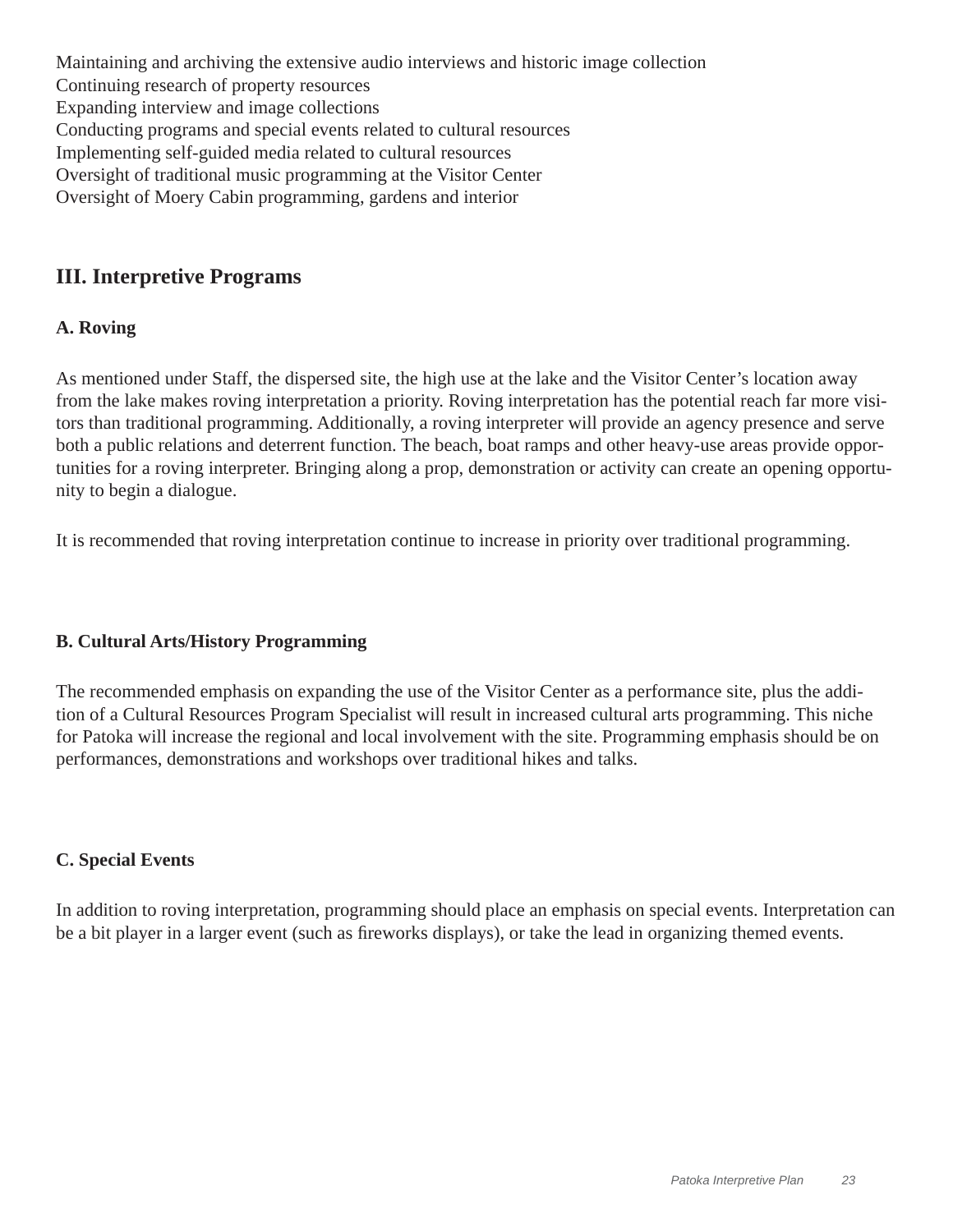

# **IV. Interpretive Media**

**A. Wayside Signs**

### **1. Totem Rock**

An interpretive panel covering the geological, archaeological and historical significance of the site should be located at the site.

### **2. Log Roll-off**

The log roll-off was the point at which logs were unloaded from wagons and rolled down an almost vertical slope to the Patoka River. There, the logs were tied into rafts and floated down the river to markets in Jasper.

A routed wood sign currently marks the location. A panel with more information and graphics illustrating the process would be appropriate. Unfortunately, the site is located on the bend of a narrow road with no shoulder for a pull-off. It is recommended to identify a safer nearby pull-off/parking location with a short connecting trail before installing a sign.

#### **3. Signs at boat launch areas**

The 3-panel kiosk at the beach covers the river, settlements and reservoir. These panels can be duplicated and placed at the Jackson SRA ramp, Lick Fork SRA ramp, Painter Creek ramp and the three ramps at the Newton-Stewart SRA.

#### **B. Trails**

#### **1. Garden Rock Trail**

Markers should be replaced with something more durable than routed plastic.

#### **2. Wildlife Management Trail**

The number of stops for this trail should be brought down to twelve stops maximum from its current 19. Keeping the focus on active management sites such as #6 Access Lanes, #8 Burn Area, #12 Setbacks and away from stops that are more general discussions such as #1 Rocks and #3 Animal Needs will make the trail guide more readable.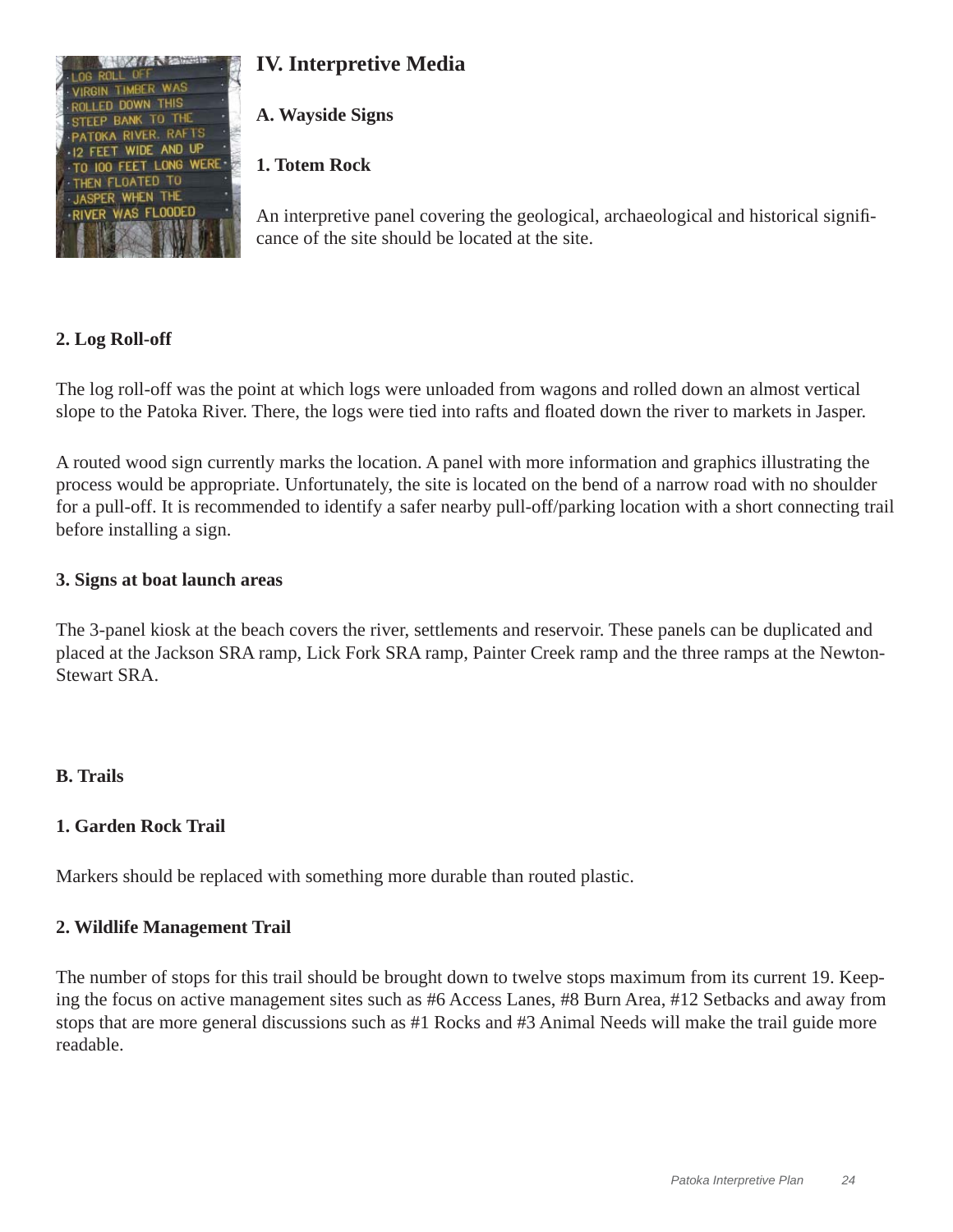#### **C. Oral History Tapes**

Patoka holds numerous oral history interviews from individuals whose families resided along the river for generations. These interviews are on cassette tapes. It is very important that these tapes (now several years old) be transferred to a more durable format before they are lost forever. They provide not only a priceless historical record for future research, but can be used in a variety of self-guided media and programs.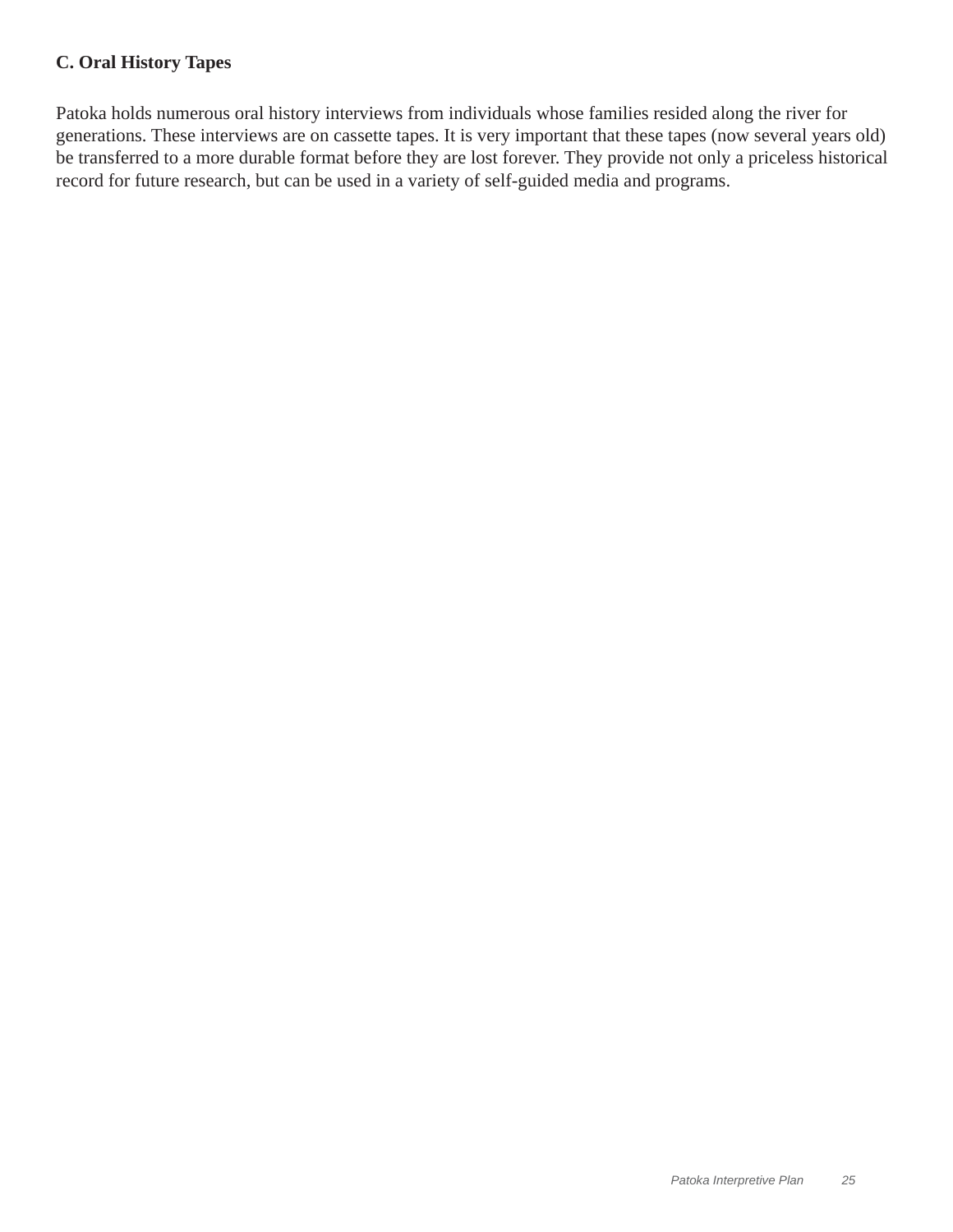| <b>Phase I</b>                                            | <b>Phase II</b>                  |
|-----------------------------------------------------------|----------------------------------|
| Exhibit design and fabrication                            | Moery Cabin interior             |
| Moery Cabin Gardens                                       | <b>Raptor Center</b>             |
| Campground Shelter check-in programs                      | <b>Cultural Arts Specialist</b>  |
| Increased roving                                          | Interpretive signs at boat ramps |
| Develop comprehensive cultural arts<br>programming        | Replace Garden Rock Trail signs  |
| Totem Rock Sign                                           |                                  |
| Log roll-off sign                                         |                                  |
| Update Wildlife Management Trail and<br><b>Brochure</b>   |                                  |
| Convert oral history tapes to updated,<br>archival format |                                  |